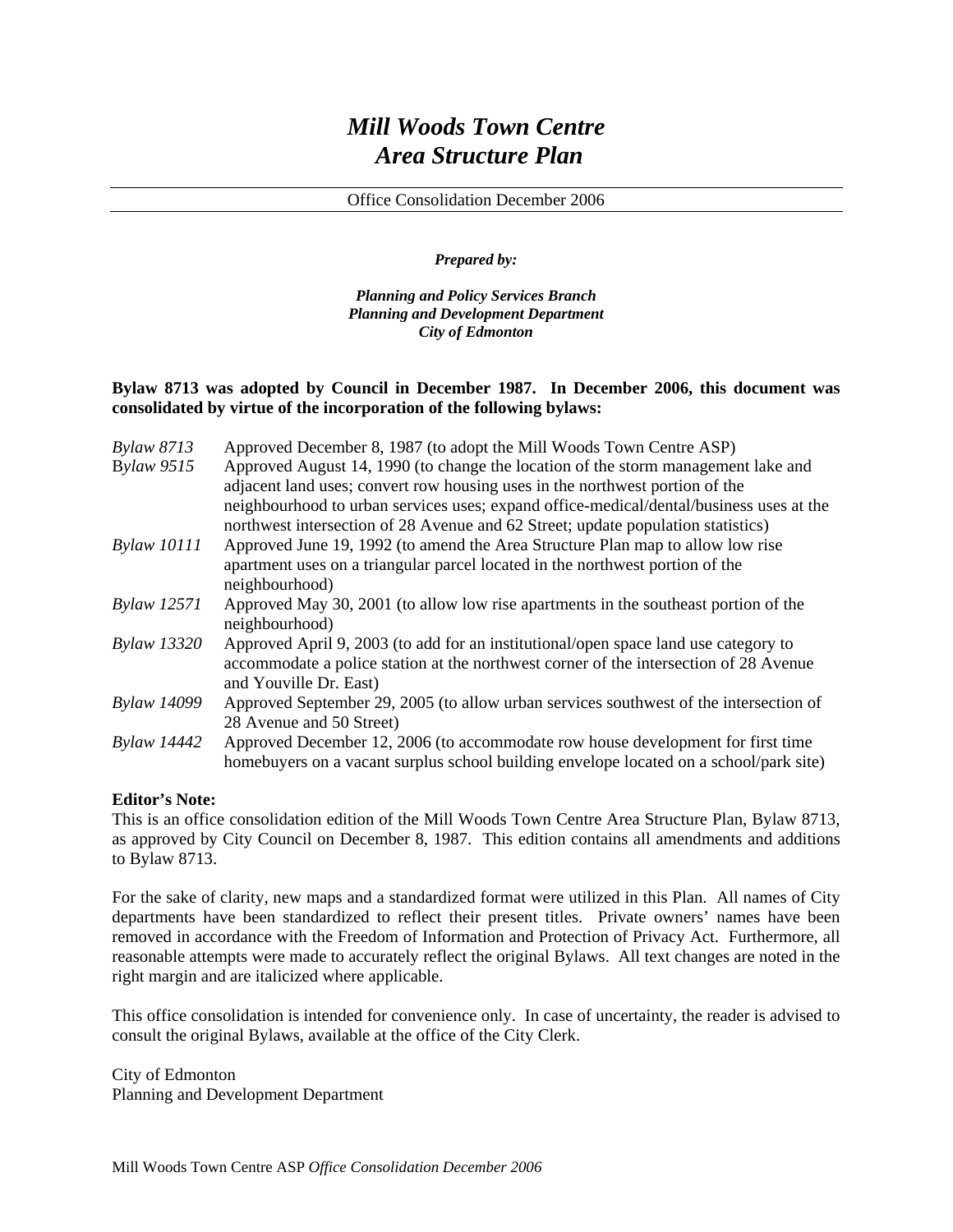



# **AREA STRUCTURE PLAN**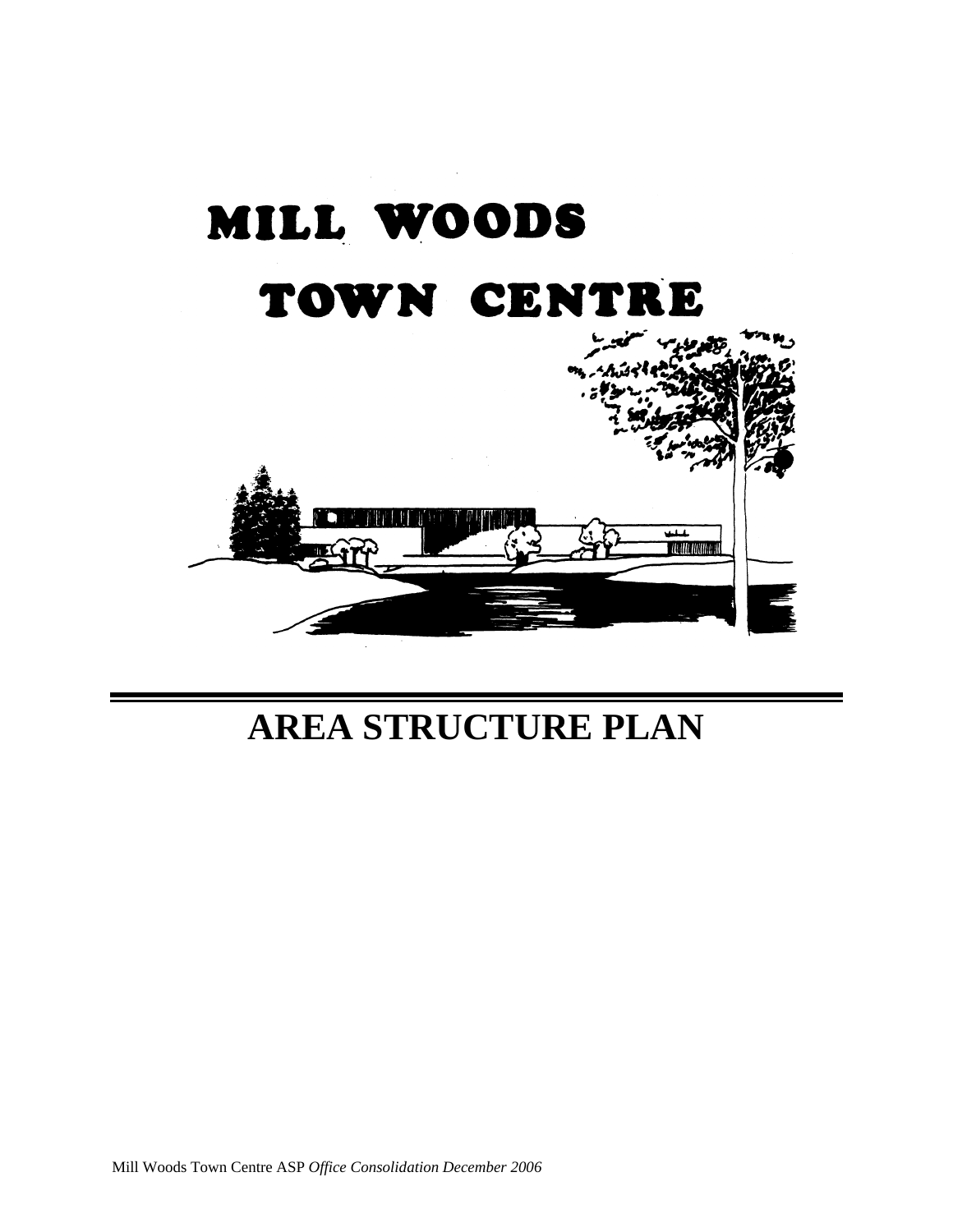#### **THE MILL WOODS TOWN CENTRE AREA STRUCTURE PLAN**

**Prepared By** *The Asset Management and Public Work***s Department** 

**October, 1987**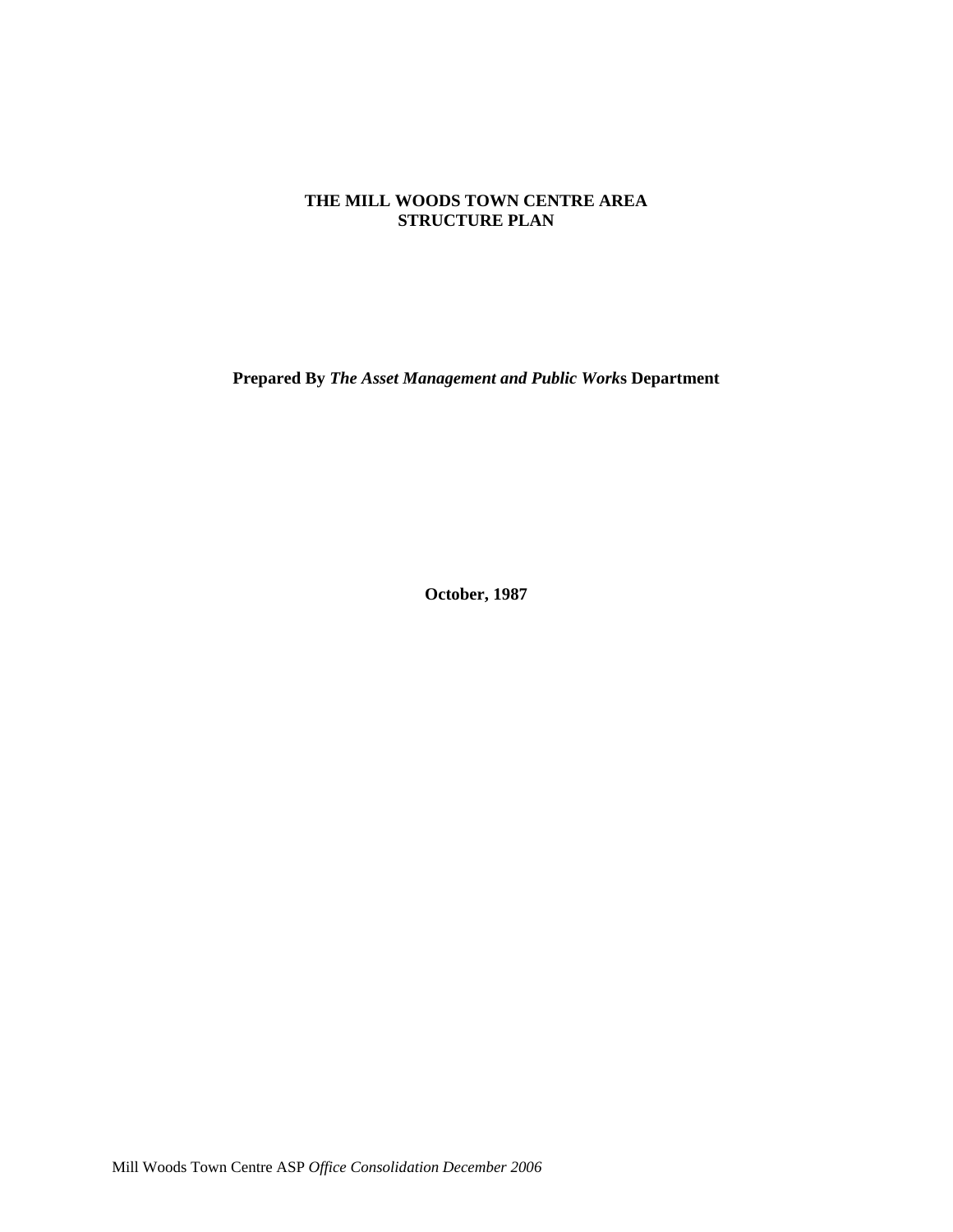#### <span id="page-3-0"></span>**ACKNOWLEDGEMENTS**

City Council has delegated to the *Asset Management and Public Works* Department, the responsibility for developing the Mill Woods Town Centre. In planning and implementating a project of this scale, considerable input is required from other City Departments, the private sector and concerned citizen groups. The *Asset Management and Public Works* Department would like to thank the people representing these groups, especially members of the *Planning and Development* Department, the Development Consulting Group Ltd., MacKenzie Spencer Associates Ltd., Ecos Engineering Ltd., and the Presidents' Council of Mill Woods.

Amended by Editor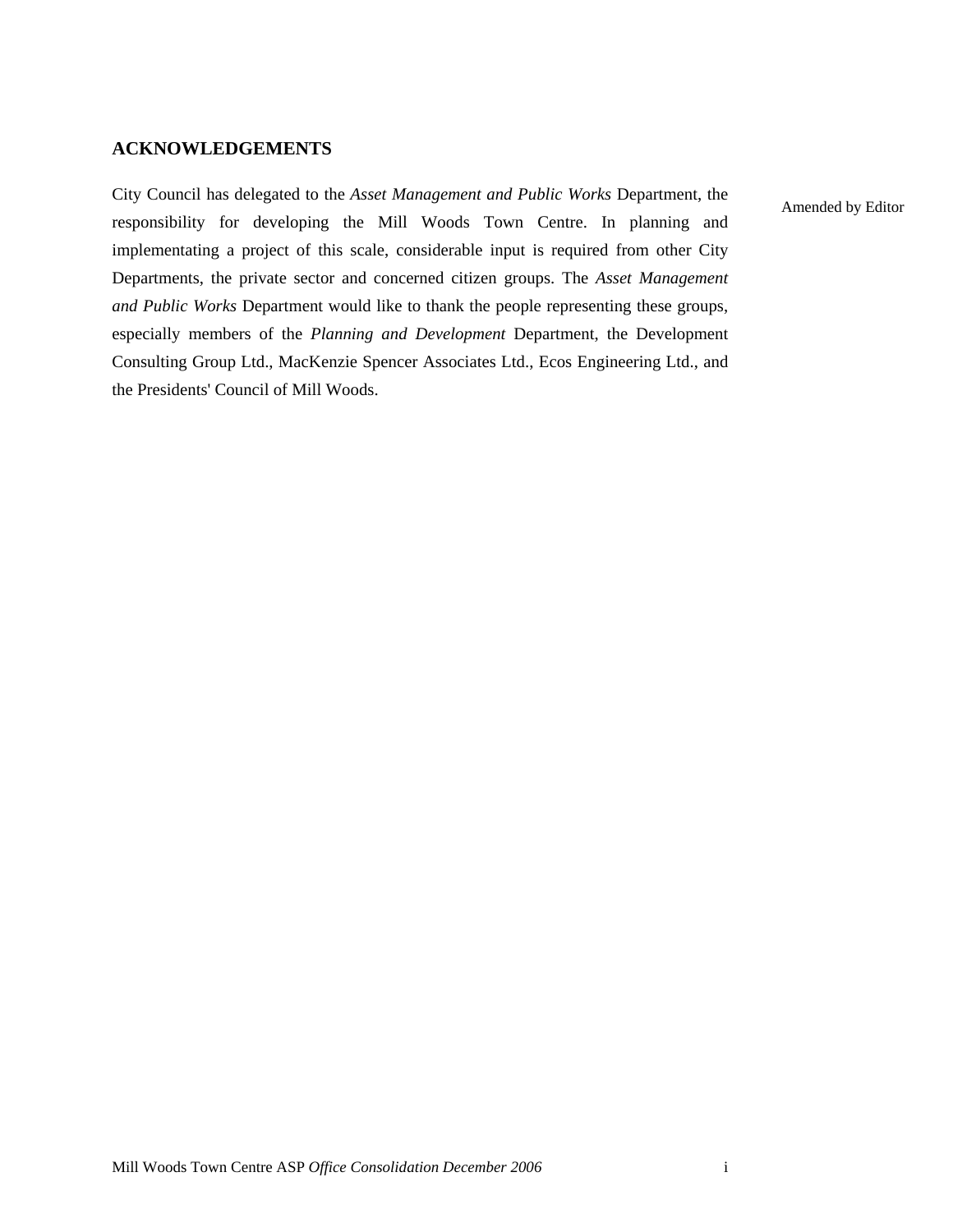#### <span id="page-4-0"></span>**STRUCTURE OF THE DOCUMENT**

In an attempt to allow easier future reference, this document is structured so that the major component - The Mill Woods Town Centre Plan - is presented first. The second section features the site planning and urban design principles. This is followed by the Implementation component. The final section provides background information. For people not familiar with the history of the Mill Woods Town Centre, it is recommended that the background information component be referenced prior to the other sections.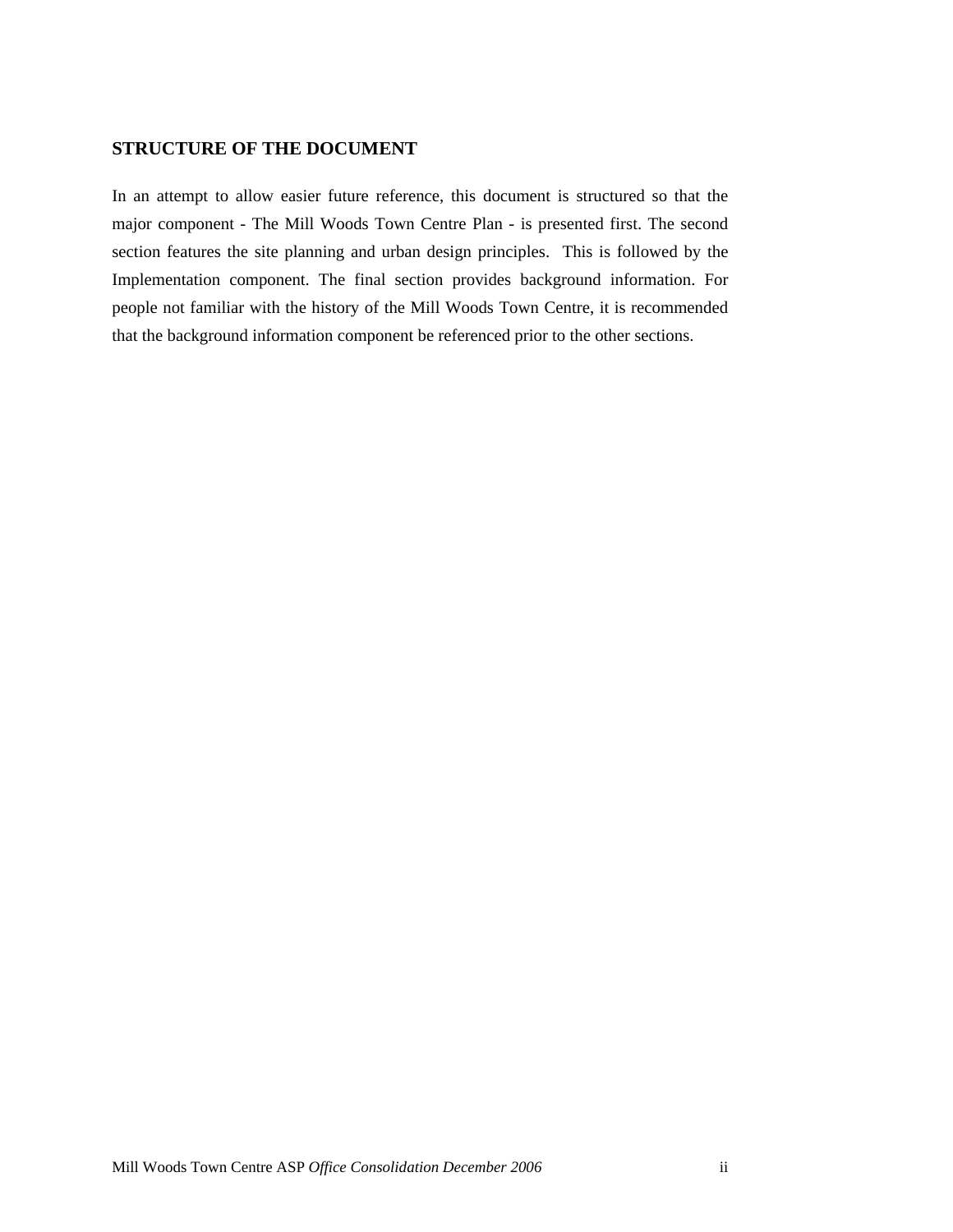### TABLE OF CONTENTS (Amended by Editor)

| 1.0 | THE REVISED MILL WOODS TOWN CENTRE NEIGHBOURHOOD STRUCTURE |  |
|-----|------------------------------------------------------------|--|
| 1.1 |                                                            |  |
| 1.2 |                                                            |  |
| 1.3 |                                                            |  |
| 1.4 |                                                            |  |
| 1.5 |                                                            |  |
| 1.6 |                                                            |  |
| 1.7 |                                                            |  |
| 1.8 |                                                            |  |
| 1.9 |                                                            |  |
| 2.0 |                                                            |  |
| 2.1 |                                                            |  |
| 2.2 |                                                            |  |
| 2.3 |                                                            |  |
| 2.4 |                                                            |  |
| 2.5 |                                                            |  |
| 3.0 |                                                            |  |
| 3.1 |                                                            |  |
| 3.2 |                                                            |  |
| 3.3 |                                                            |  |
| 3.4 |                                                            |  |
| 4.0 |                                                            |  |
| 4.1 |                                                            |  |
| 4.2 |                                                            |  |
| 4.3 |                                                            |  |
| 4.4 |                                                            |  |
| 4.5 |                                                            |  |
| 4.6 |                                                            |  |
| 4.7 |                                                            |  |
| 4.8 |                                                            |  |
|     |                                                            |  |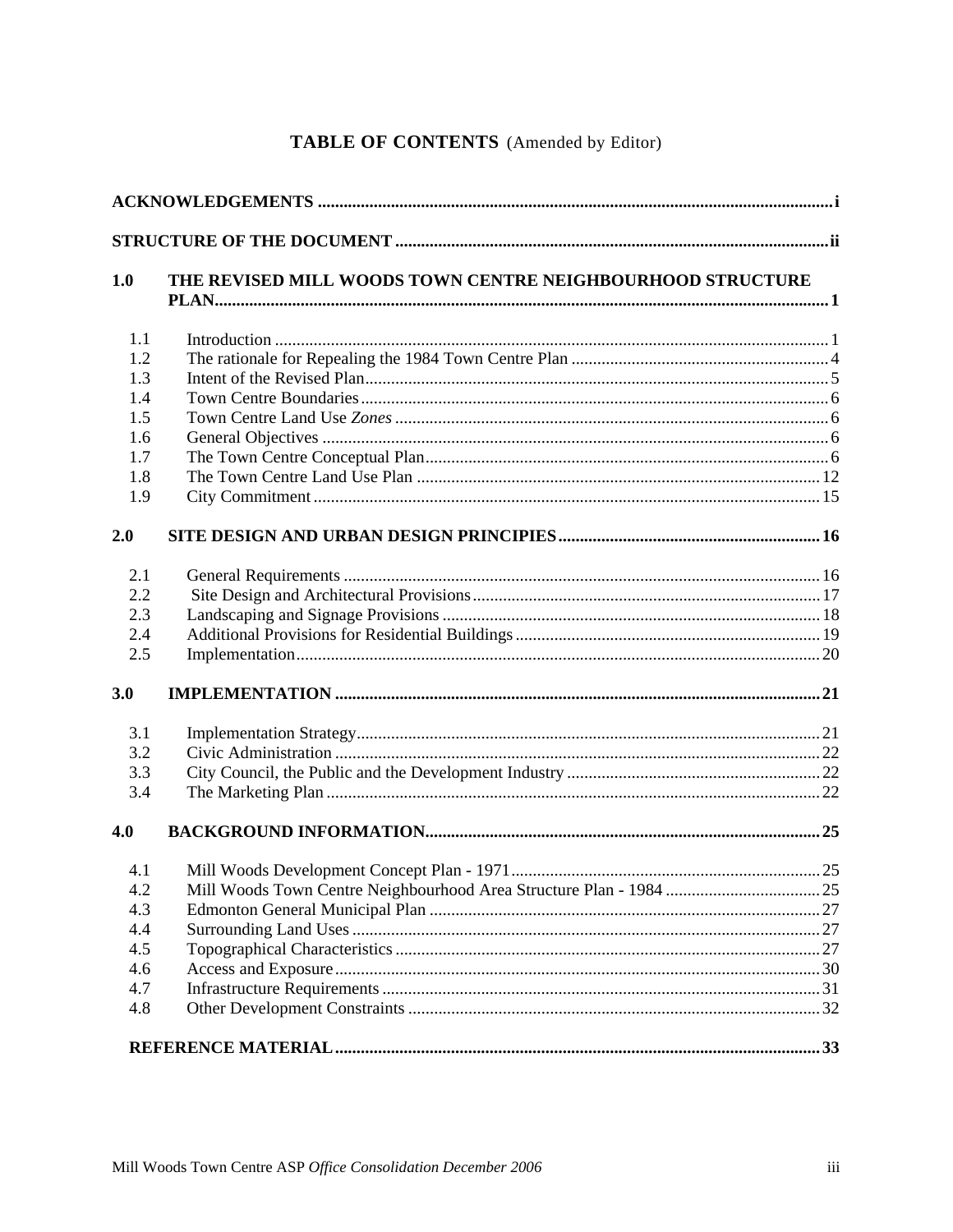#### **LIST OF MAPS**

- Map 1 Town Centre Location Map 2 - Town Centre Boundary Map 3 - Town Centre Land Use *Zones*  Map 4 - Town Centre Conceptual Plan Map 5 – *Approved Mill Woods Town Centre Area Structure Plan* Map 6 - Previous Land Use Concept Map Map 7 - Surrounding Land Uses
- Map 8 Future Transit Zones

#### **LIST OF TABLES**

Table 1 - Implementation Plan

#### **LIST OF SCHEDULES**

Schedule 1 - Schedule of Land Uses for Swing Sites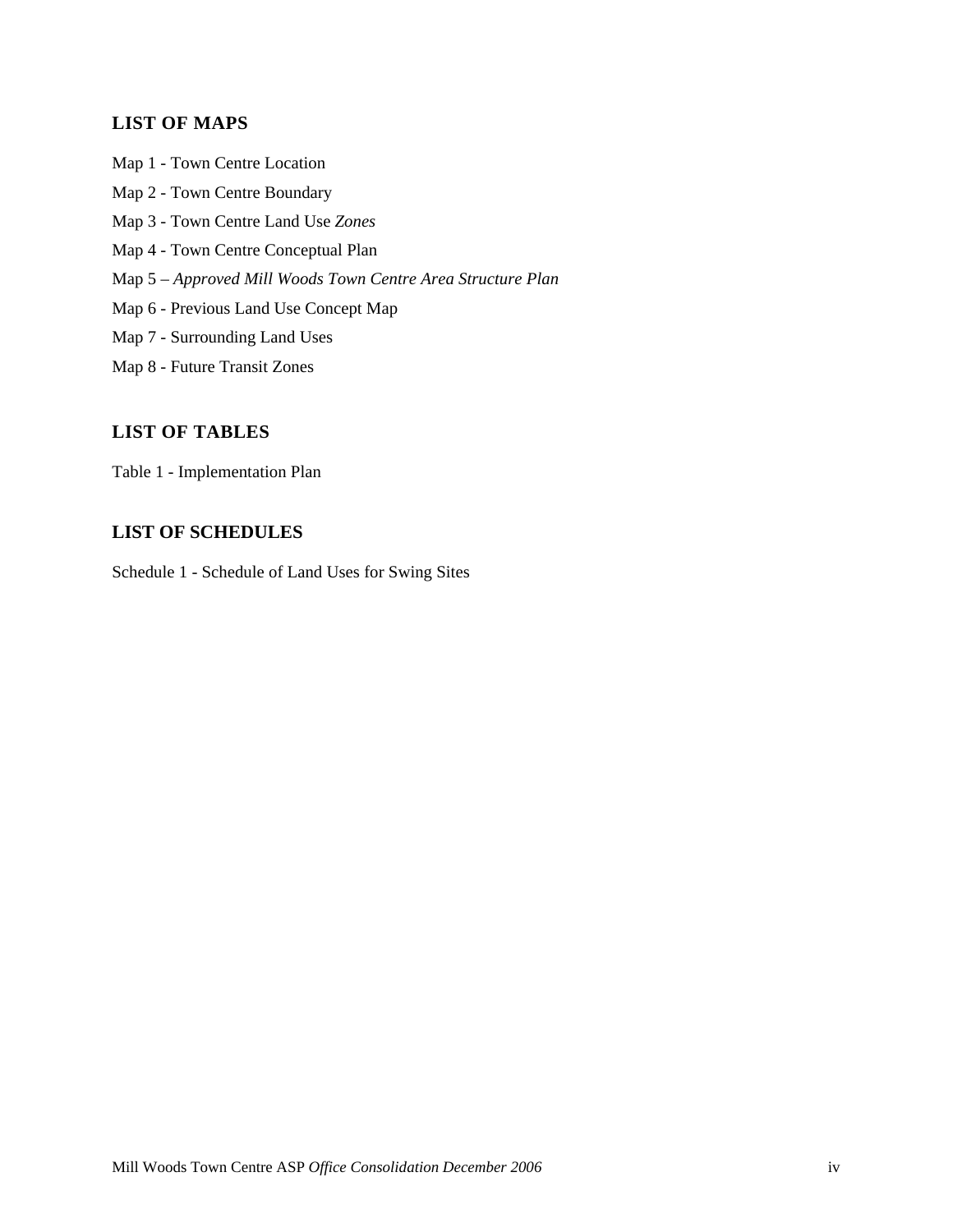### <span id="page-7-0"></span>**1.0 THE REVISED MILL WOODS TOWN CENTRE NEIGHBOURHOOD STRUCTURE PLAN**

Notwithstanding any part or policy of this Plan, an opportunity to develop <sup>Bylaw</sup> 14442<br>December 12, 2006 *housing for first time homebuyers exists on a vacant surplus school building envelope on the school/park site as illustrated on the approved land use Plan map and as specified under the Community Services Zone. The Community Services Zone reflects the underlying pre-existing zoning and will, in addition, allow for row housing and related accessory uses. The housing opportunity will occur on an area equal to the portion of the surplus school building envelope. The precise location of this housing within the entire School/Park site will be reviewed and determined by the City. The dwelling units and population generated by this development under the Community Zone are not included in the statistical summary.* 

#### <span id="page-7-1"></span>**1.1 Introduction**

In 1969, the City of Edmonton set aside a 250 acre parcel of land close to the geographic centre of Mill Woods for the development of a Town Centre (refer to Map 1). It was envisioned that the Town Centre would be a multi-land use project, consisting of a regional shopping centre, office developments, institutional facilities, medium and high density housing, and various commercial establishments. Today, the Mill Woods Town Centre is on the threshold of development.

Currently, the population of Mill Woods stands at 64,646 persons (1986 Civic Census). It is projected that Mill Woods will ultimately accommodate 90,000 people. The problem is that (to date) the Town Centre has not benefited significantly from this residential growth. Much of the development which could have bees located in the Town Centre has tended to gravitate to sites in the peripheral industrial areas or the Calgary Trail corridor. However, this is starting to change.

Presently, there are two major projects under construction in the Town Centre, which reflect this change. A 538 bed, active treatment hospital is nearing completion and construction is well under way on a 525,000 square foot regional shopping centre. These developments, coupled with other smaller projects indicating a wide spread interest from the development industry, bodes well for the rapid development of the Mill Woods Town Centre.

Bylaw 14442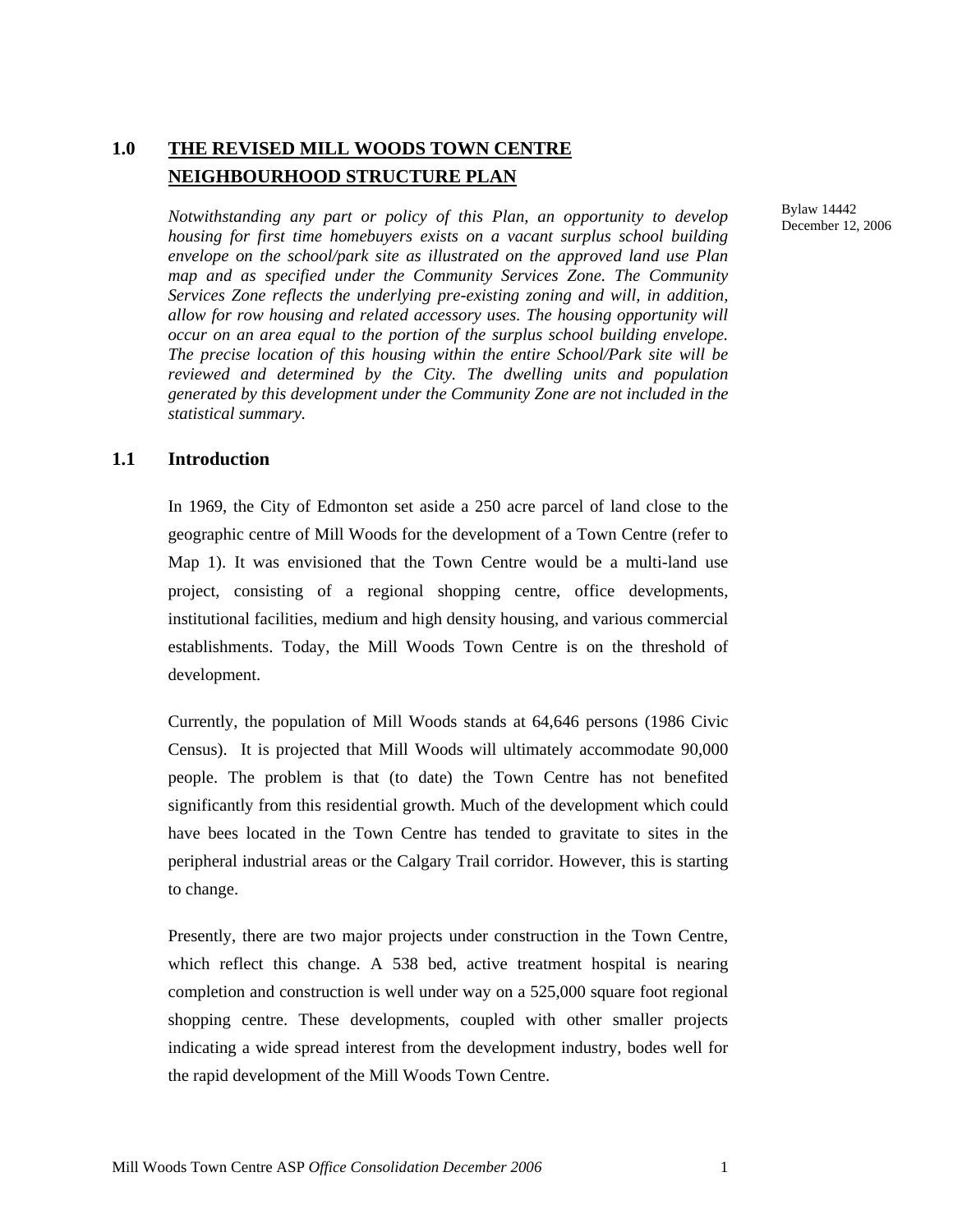However, the problem confronting the City is that the original Mill Woods Town Centre Neighbourhood Structure Plan does not facilitate the orderly disposition and development of the Town lands. The new plan attempts to address this problem.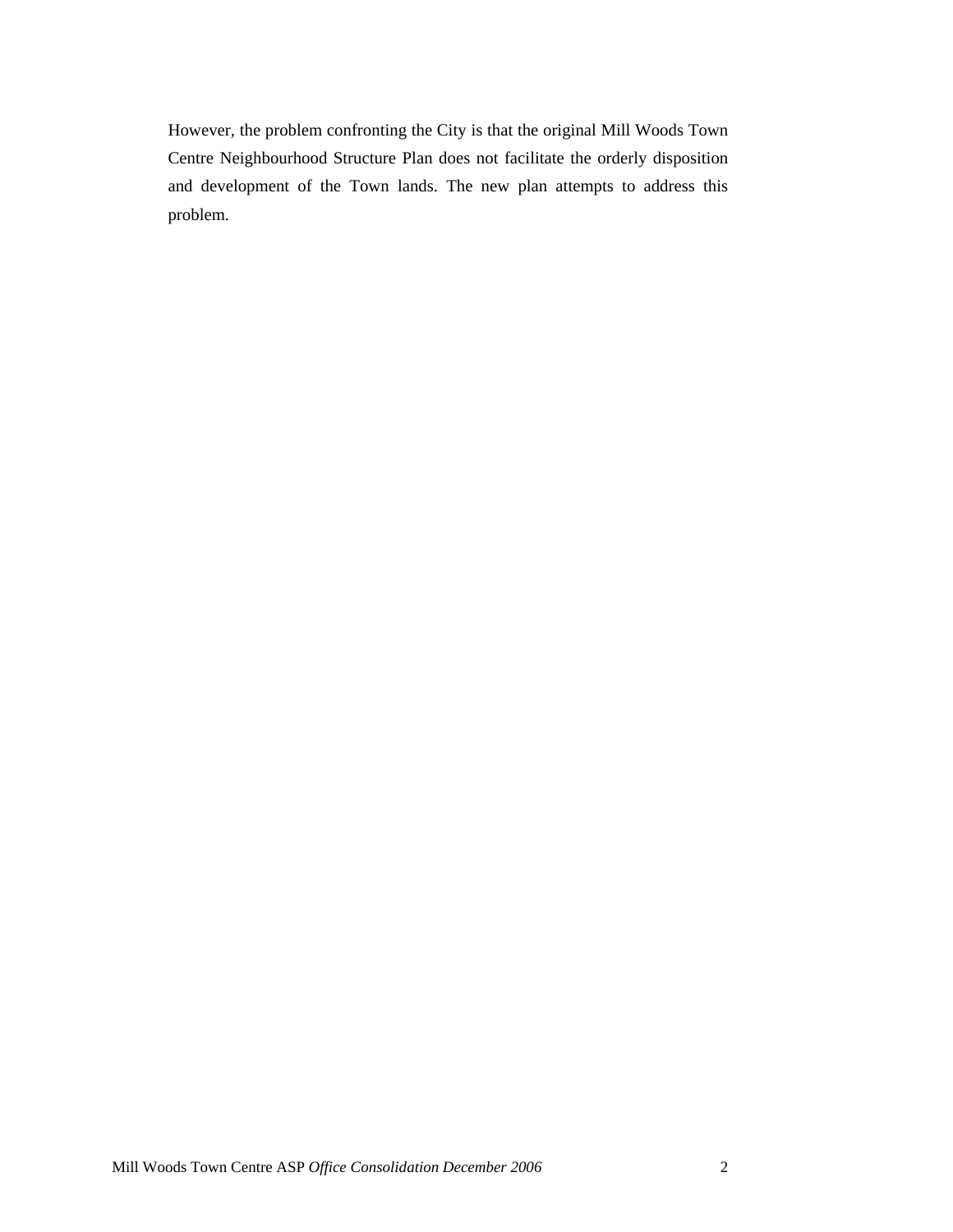# **Map 1 – Town Centre Location**

(Bylaw 14442, December 12, 2006)

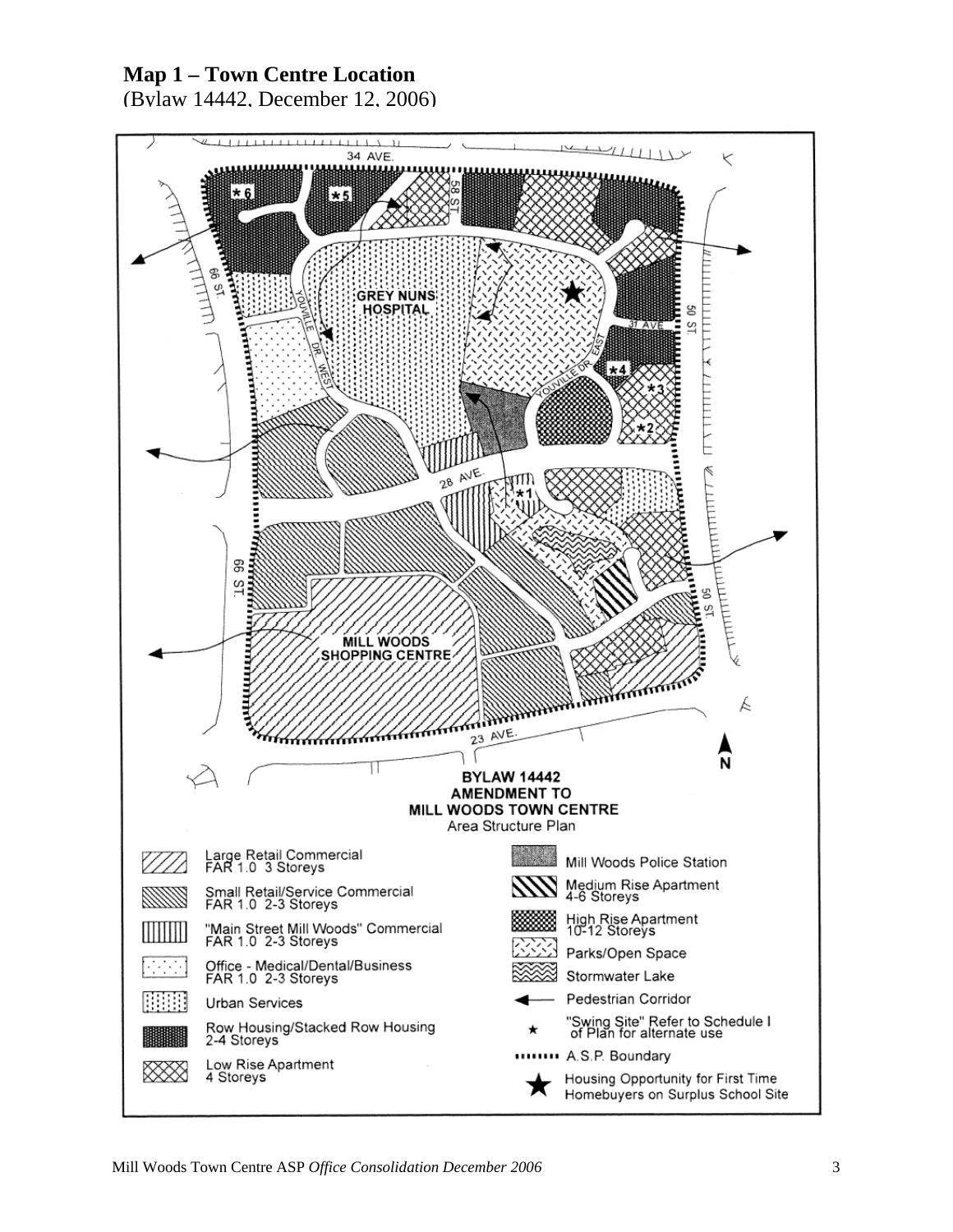#### <span id="page-10-0"></span>**1.2 The rationale for Repealing the 1984 Town Centre Plan**

The consulting firms of MacKenzie Spencer Associates Limited and the Development Consulting Group Limited were retained by the *Asset Management and Public Works* Department to undertake the following tasks:

1. to determine the demand for residential units, office space, retail space, and hotel rooms at the Mill Woods Town Centre during the 1986 - 1998 period;

- 2. to assess whether the existing Town Centre Plan, subdivision and land use classification optimally reflects the development potential; and
- 3. to outline a land use strategy.

Based on this review, the consulting firms identified a number of problem areas with the 1984 Town Centre Plan which they felt would jeopardize the orderly disposition and development of the Town Centre lands (for further information regarding the 1984 Town Centre Plan refer to Section 4.2). These problem areas, included:

- the plan is too prescriptive and does not recognize that increased flexibility must be allowed, as the Town Centre may not be fully developed within the current century.
- the plan is not consistent with current and projected land market demands. For instance, the existing subdivision defines rather large, medium and high density residentail sites (ie., in the order of 10-14 acres). The market's perception of an optimum development site for this type of use at a Town Centre location, however, more closely approximates a site of three to five acres in size (with the lower end of the range being the most suitable for higher density projects).
- the campus style approach does not foster a sense of cohesion between the various land uses. (Briefly, a campus style approach focuses on individual uses developed on separate distinct parcels that are not functionally integrated with complementary uses. For example, complementary uses such as the hospital and medical offices are considered as disparate uses and no linkages are provided).

Amended by Editor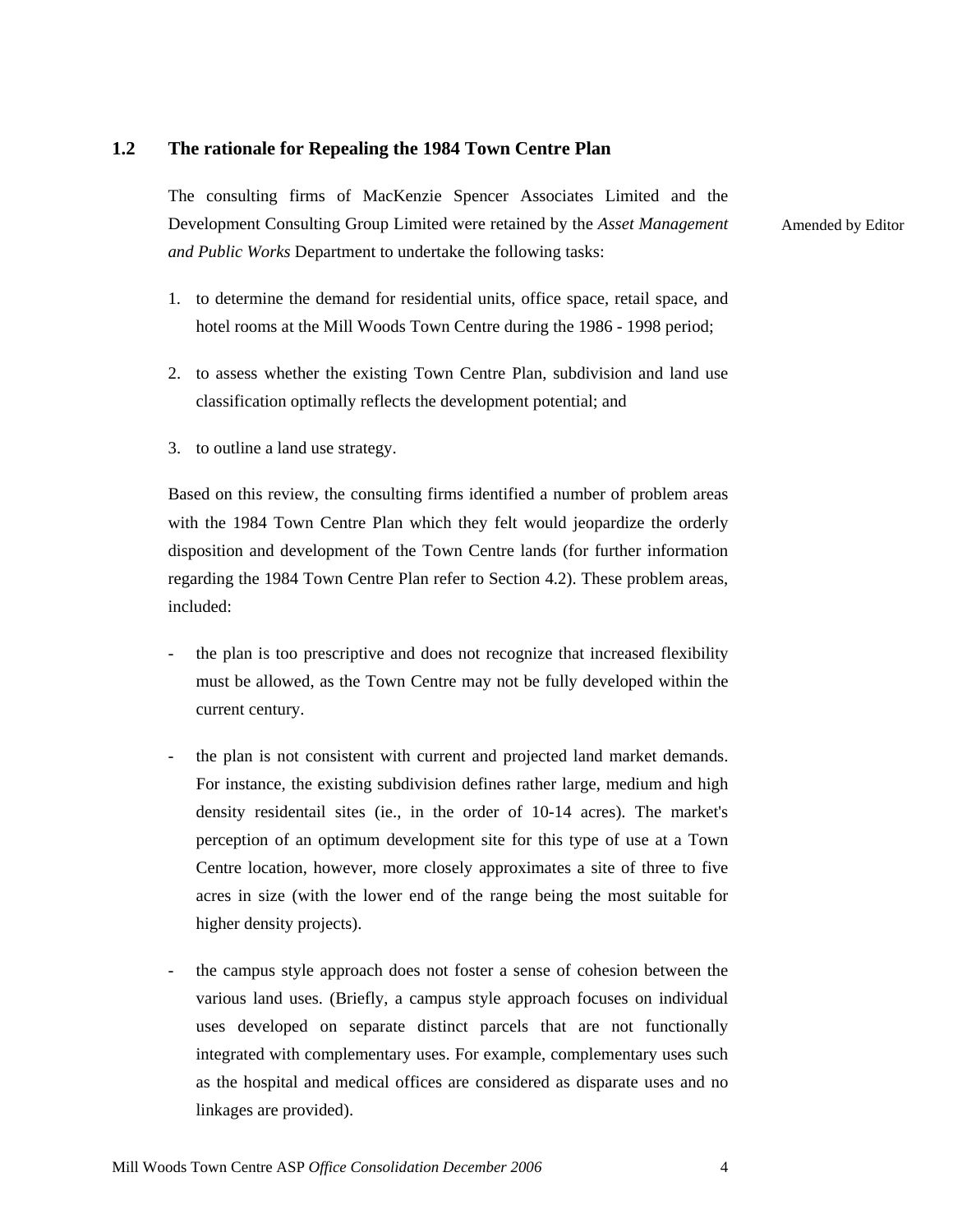- the plan assumes that the LRT system will, be extended to Mill Woods in the near future, and even designated a site on 28 Avenue for a future LRT station. However, it is unlikely that the LRT will be extended to Mill Woods. Thus, the reserved LRT site is considered expendable and has been converted to an alternative use.
- the plan does not reflect current roadway standards. Current roadway standards are more flexible and offer the opportunity to approximately double the number of all-directional access points, remove 28 Avenue as a "barrier" that bisects the Town Centre area and as a consequence, harmonizes the various Town uses.
- the plan concentrates small retail and service commercial uses in a location that is not considered appropriate for this type development (ie., poor access and low exposure to vehicular traffic). The preferred location for the small retail and service commercial outlets are along minor arterials (eg., 28 Avenue) or major collector roads (eg. Hewes Way) which form the perimeter of the regional shopping centre.
- the plan did not allocate land to accommodate a storm water lake. Whereas a recent study, prepared for the *Asset Management and Public Works* Department by Ecos Engineering Services Ltd., identifies the need for a stormwater lake.
- the area identified for mixed use residential/commercial developments is not considered viable, as there is very little demand for this type of development.

#### <span id="page-11-0"></span>**1.3 Intent of the Revised Plan**

The intent of the revised Mill Woods Town Centre Plan is to recognize the development potential of the undeveloped land and establish a framework for the orderly disposition of this land. This revised plan generally conforms to the intent, spirit and guidelines as set forth in previous Town Centre planning documents. The revised plan recognizes past commitments, but provides a new direction that will serve the public well, especially the residents of Mill Woods. It should be viewed as a further refinement of the previously approved plans for the area.

Amended by Editor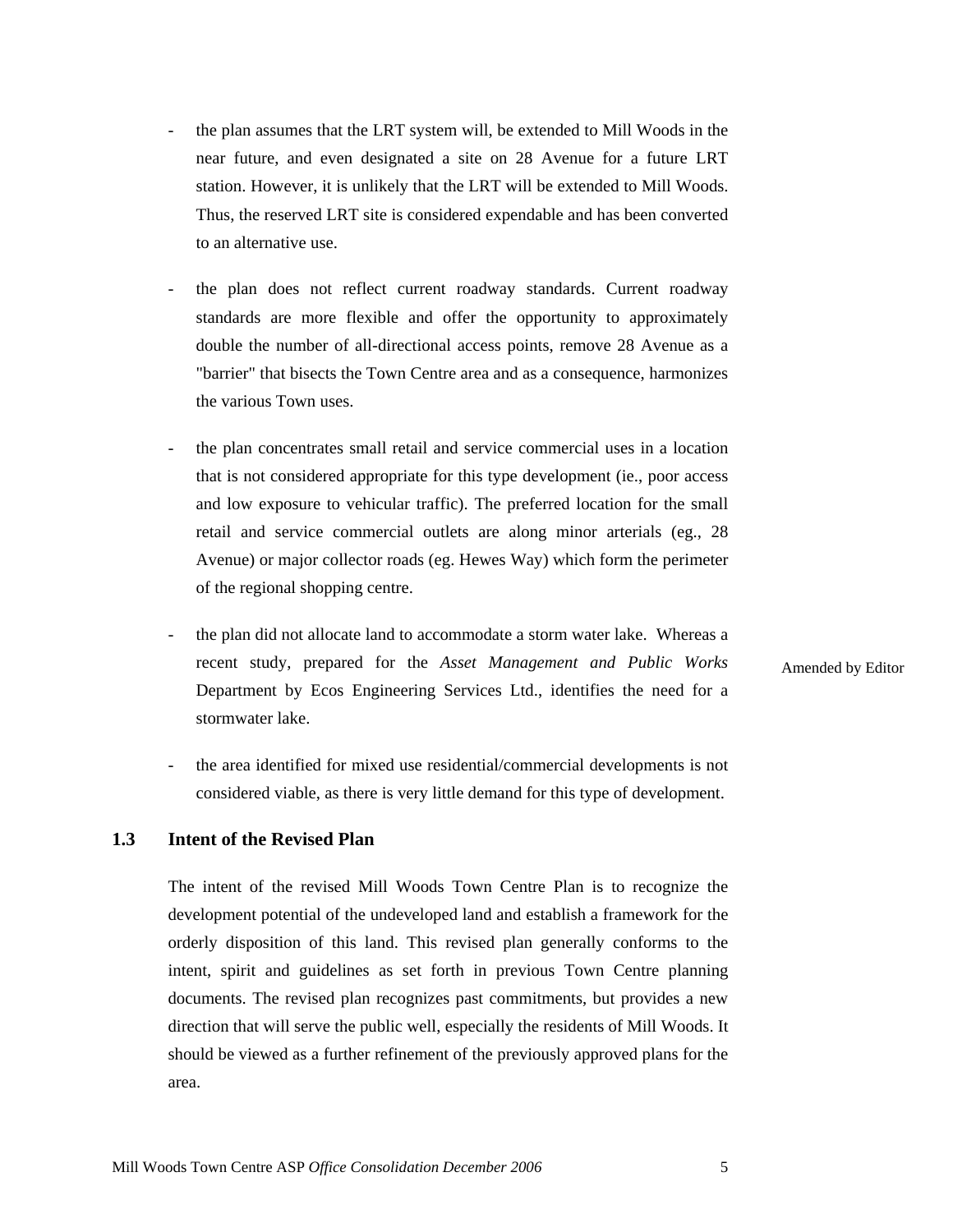#### <span id="page-12-0"></span>**1.4 Town Centre Boundaries**

The Town Centre boundaries are: 34 Avenue to the north, 23 Avenue to the south, 50 Street to the east, and 66 Street on the west (refer to Map 2). The Town Centre covers an area of 105 hectares (260 acres). Situated at the heart of the community the Town Centre will become the focal point of major commercial, cultural and social activities.

#### <span id="page-12-1"></span>**1.5 Town Centre Land Use** *Zones*

Amended by Editor

Map 3 shows the Mill Woods Town Centre land use *zones* (for further information refer to the Edmonton *Zoning Bylaw*). It is expected that the *DC2* (Site Specific Development Control) *Provision* will be used to implement the majority of development in the Town Centre.

#### <span id="page-12-2"></span>**1.6 General Objectives**

The objective is to functionally synthesize the original Town Centre land with the Tawa neighbourhood. The Tawa neighbourhood was originally conceived as part of the Town Centre concept but was not formally recognized. By formally integrating the two sites it is envisioned that the form and function of the Town Centre can be intertwined.

Other important objectives, include:

- to capture the spirit and. intent of the Town Centre concept by promoting a wide range of uses;
- to accurately reflect current and projected market potential;
- to provide a sound return on the public's financial investment in the Mill Woods community; and
- to design a Town Centre which is economically, architecturally, aestically and socially appealing.

#### <span id="page-12-3"></span>**1.7 The Town Centre Conceptual Plan**

The Mill Woods Town Centre Conceptual Plan which is based on recommendations by MacKenzie Spencer Associates Limited and the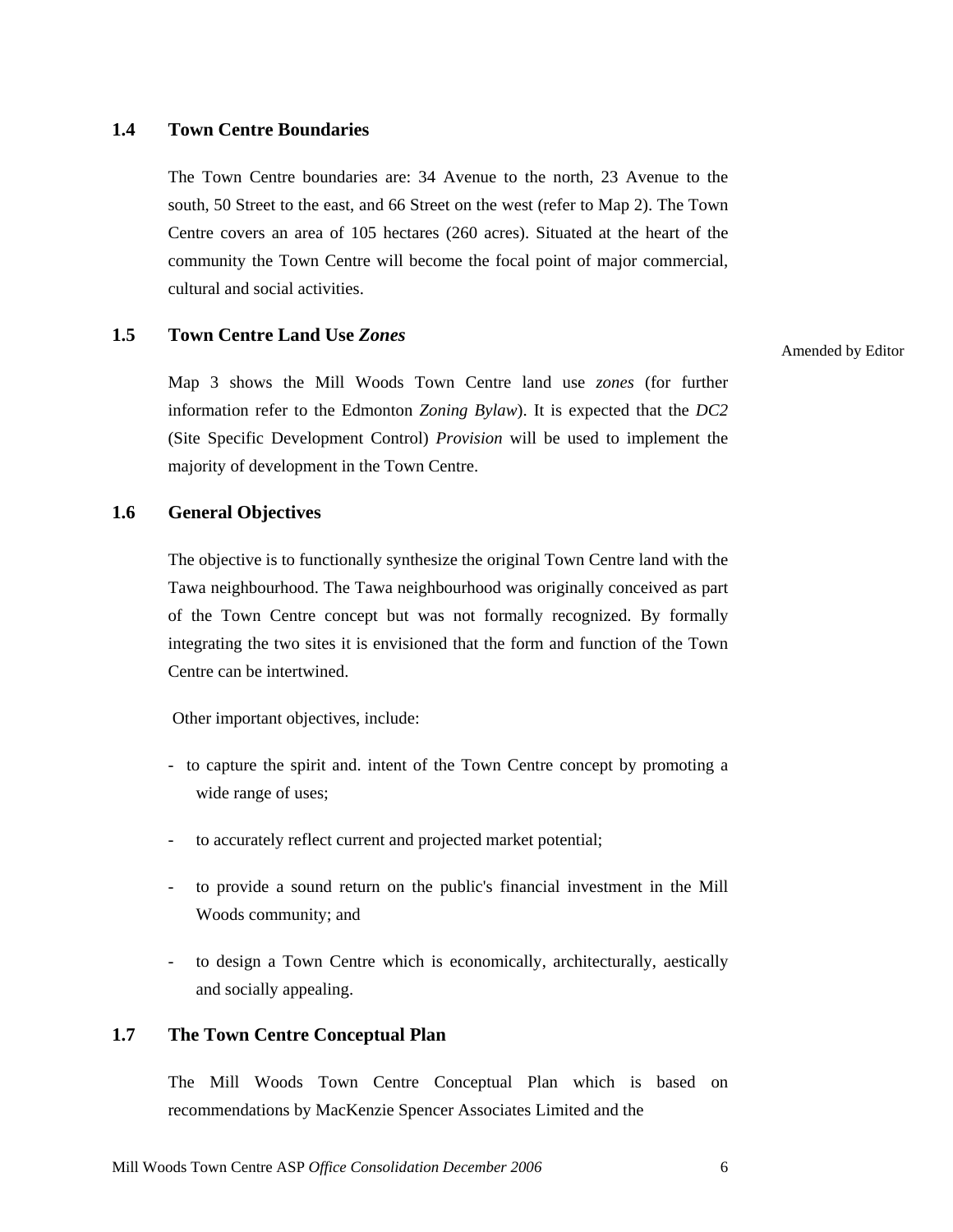# **Map 2 – Town Centre Boundary**

(Bylaw 8713, December 8, 1987)

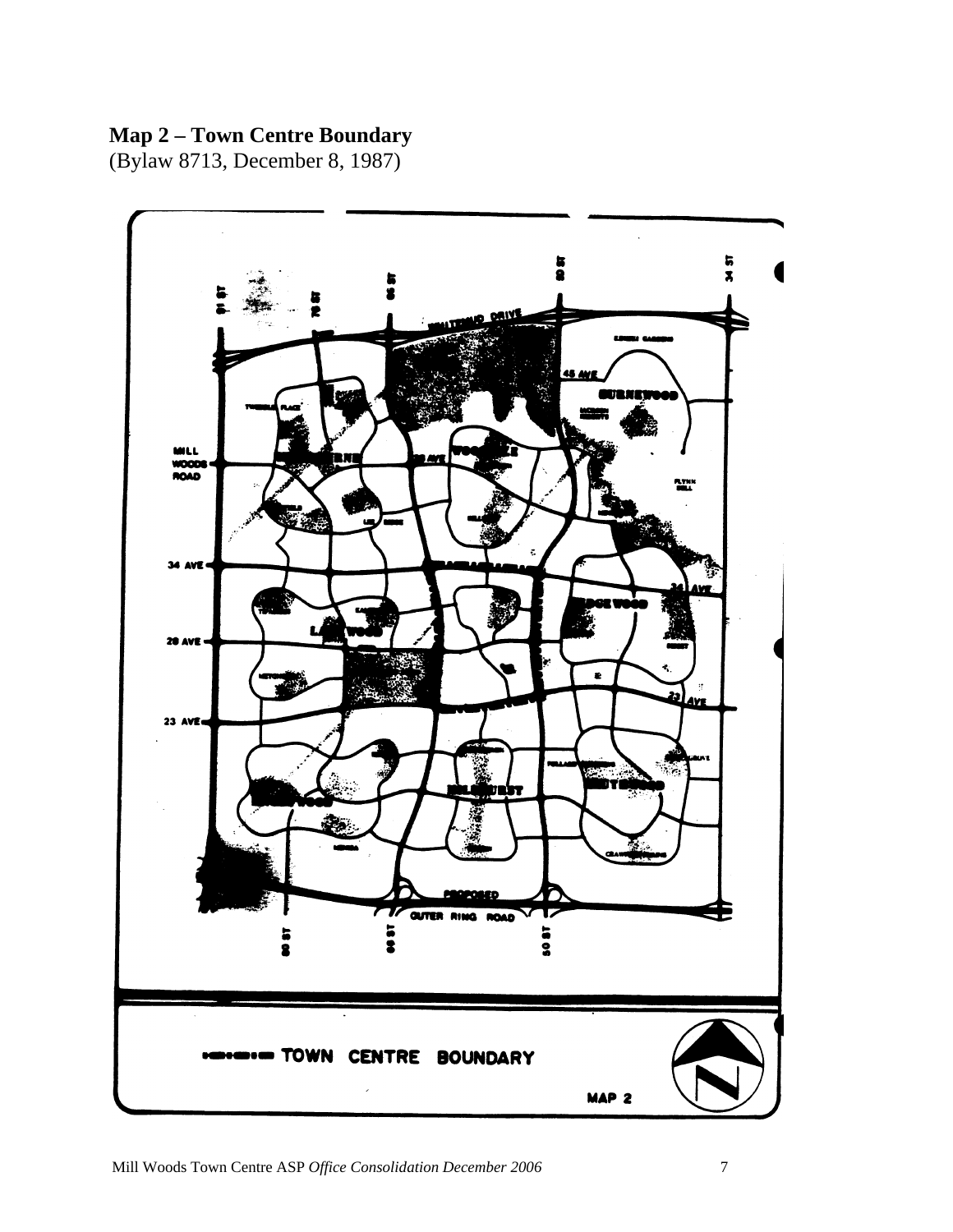# **Map 3 – Town Centre Land Use** *Zones***\***

(Bylaw 8713, December 8, 1987)



\*Amended by Editor

Mill Woods Town Centre ASP *Office Consolidation December 2006* 8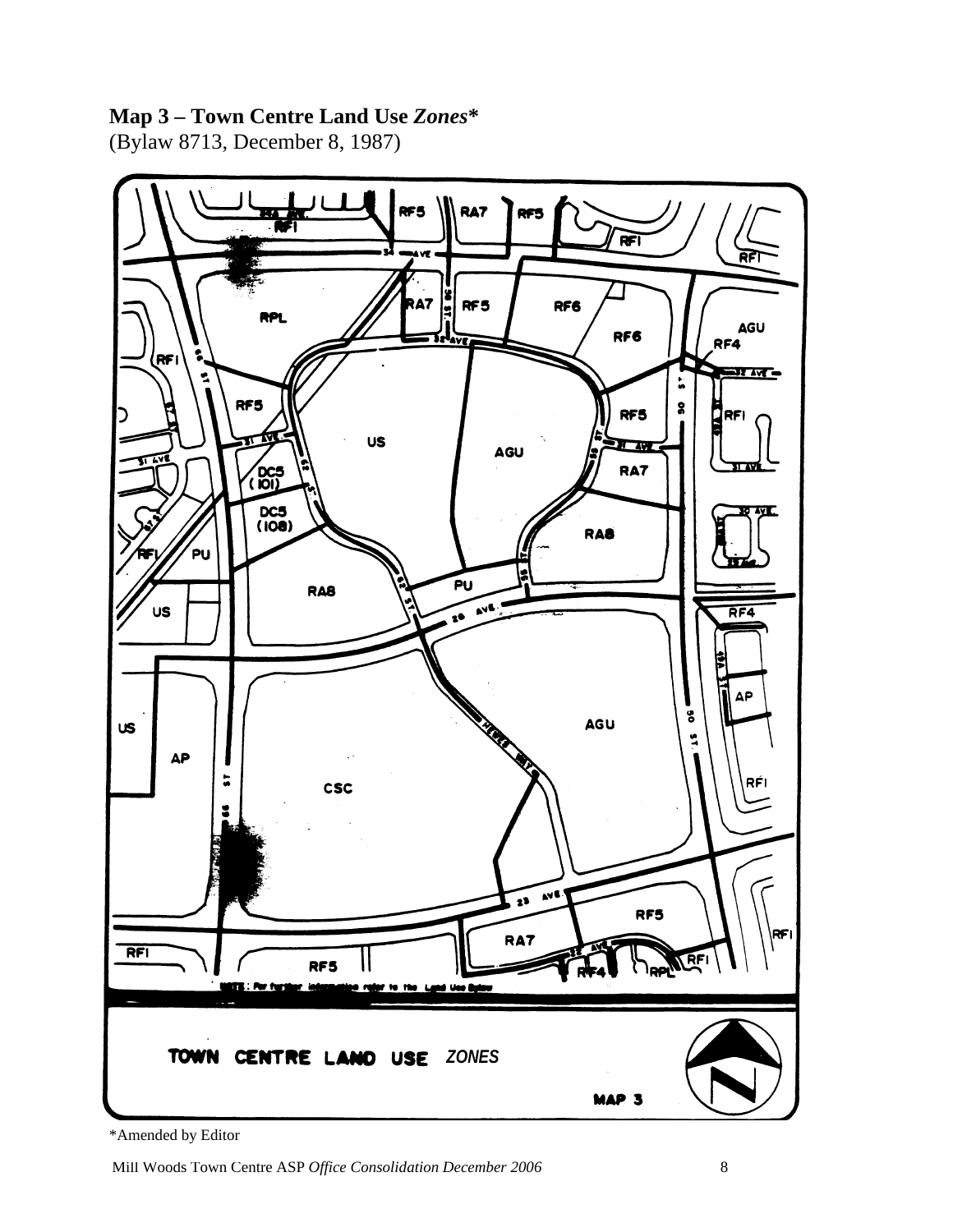Development Consulting Group is graphically summarized on Map 4. The plan delineates various land use nodes for the Town Centre and strives to promote the market potential of the lands by systematically integrating various land use components.

In order to functionally integrate the various land uses, the conceptual plan provides an increased cohesion by linking the fixed activity nodes such as, the regional shopping centre, the school/open space and the hospital. The element that will link these activity nodes and other various uses is a group of uses defined as "small retail/service commercial".

The small retail/service commercial uses focus mainly on the regional shopping centre, but are also permitted in the vicinity of the hospital and school/open space nodes. Strip retail/service commercial uses are considered suitable activities for these areas because of the high degree of exposure and access provided by the road network.

Another aspect of the small retail/service commercial *zone* is what has been identified as "main street" Mill Woods. "Main street" is viewed as a core retail facility which will be developed as a predominantly pedestrian precinct. The City anticipates that this area will be used by small independent retailers who will sell their goods or services out of architecturally attractive low rise buildings.

To foster a vitality on "main street", institutional nodes that are considered major generators of activity, have been designated. The types of uses included in these institutional nodes are seniors housing, religious facilities, and governmental services. This institutional focus, centered on 28 Avenue, will define the outer limits of the pedestrian precinct.

Building out to the south from this core of commercial and institutional facilities will be medium and high density housing. This identical enclave will act as a further anchor to "main street will capture any marketing potential resulting from proximity to the stormwater lake, will provide a significant population base to support other uses in the Town Centre, and will provide an alternate housing form for community residents.

Amended by Editor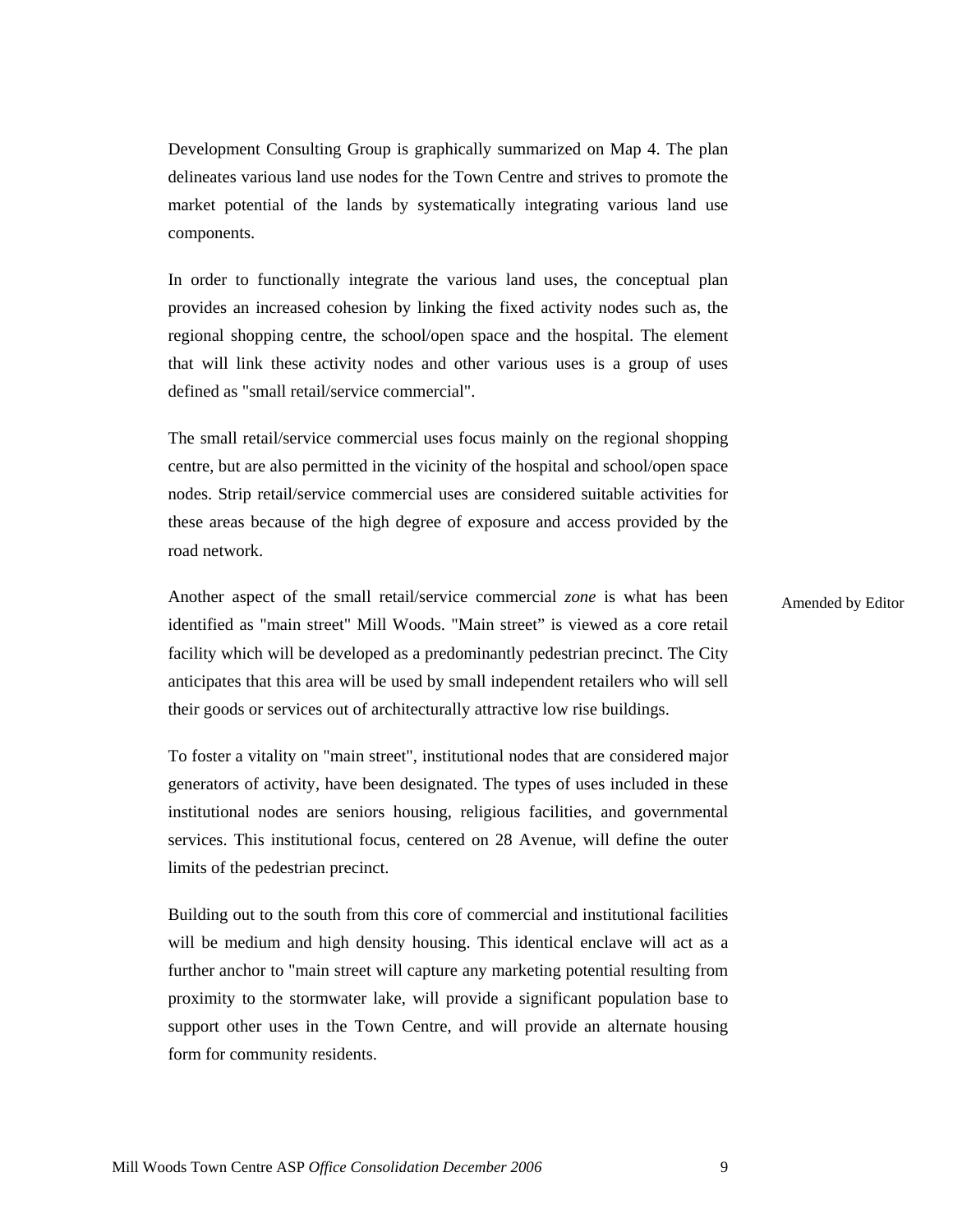The stormwater lake situated adjacent to this residential village, serves two functions, namely: to provide an open space element and visual relief within an intensely developed part of the Town Centre, and to control stormwater runoff from the Town Centre site.

Large scale retail developments are to be encouraged in the southerly part of the Town Centre. These developments have been channelled here due to: past commitments that allow for a regional shopping centre; and, the sites are along major arterials which generate significant traffic volumes which are ideal for large scale retail developments. Besides a regional shopping centre, other compatible retail developments include general merchandise and discount stores.

In the northern half of the revised Town Centre, two large scale institutional uses dominate the landscape. One of these uses is an active treatment hospital (opening in the Spring of 1988) and a *19.5* acre *(7.9 hectare)* future school/park site which is planned to accommodate special educational facilities to serve the entire Mill Woods community.

Recognizing the limited market potential for offices, only a small amount of land is devoted to this type of development. Both medical and business office facilities are being encouraged, with the medical office serving the hospital needs and the business office catering to future business office demand.

Low to medium density residential development is planned for the remainder of the site, generally situated along the north and east perimeters of the Tawa neighbourhood within the Town Centre. This location facilitates access for children living in the Town Centre to neighbourhood and school facilities located outside of the Town Centre. This built form will provide visual and functional relief to the overall intensity of the site.

The City intends to encourage most of the high and medium density housing demand in Mill Woods to locate within the Town Centre, thereby freeing up other City-owned land in Mill Woods for single family development. This action reflects market demand and the publics' desire to have less medium density housing scattered throughout the community.

Bylaw 13320 April 9, 2003 Amended by Editor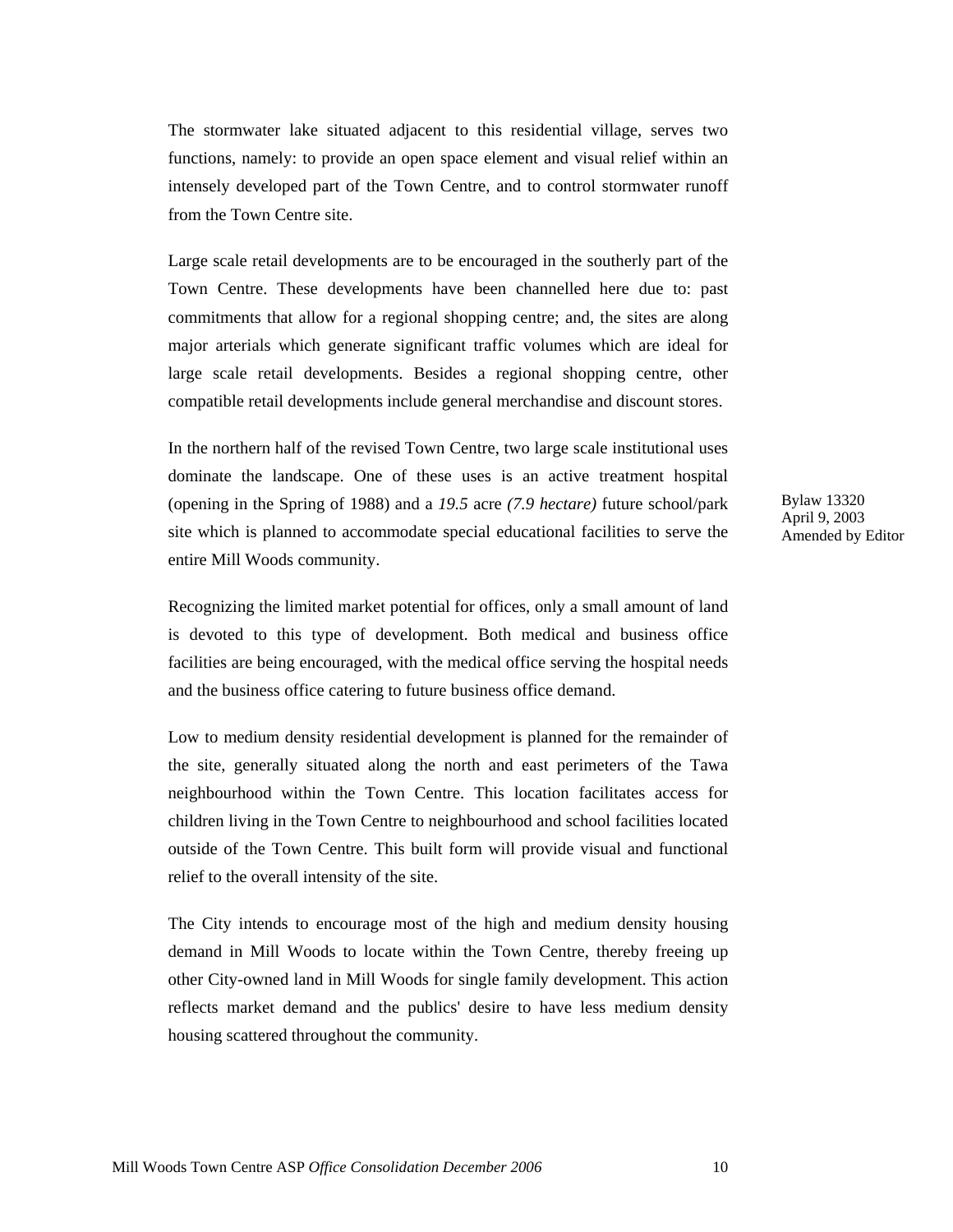### **Map 4 – Town Centre Conceptual Plan\***

(Bylaw 8713, December 8, 1987)



Mill Woods Town Centre ASP *Office Consolidation December 2006* 11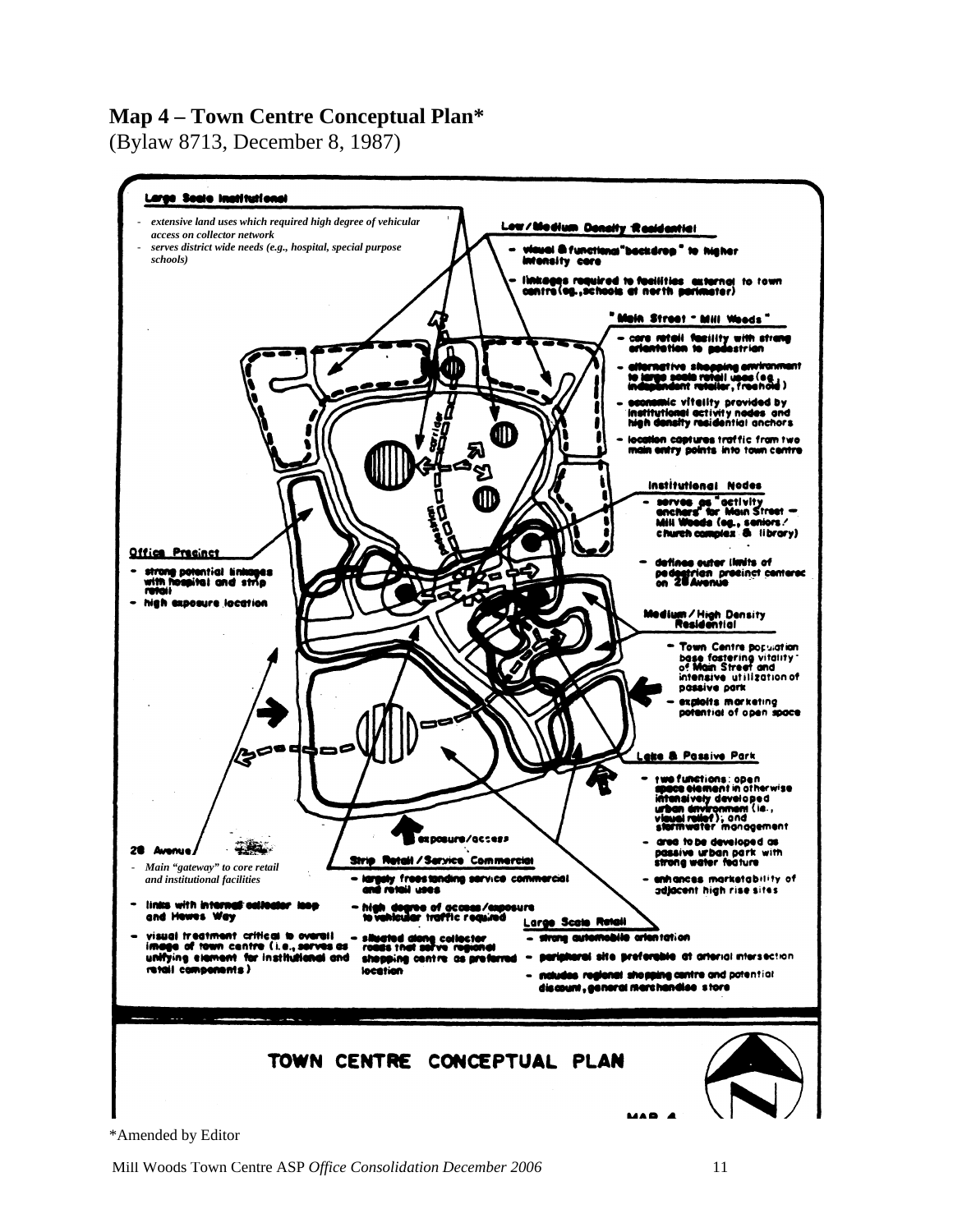#### <span id="page-18-0"></span>**1.8 The Town Centre Land Use Plan**

The Town Centre Land Use Plan, which is depicted in Map 5, will serve as the land use framework to guide the staged subdivision and development of the Mill Woods Town Centre. This Land Use Plan translates the principles and objectives embodied in the Conceptual Plan into a more detailed land use framework for the Town Centre.

General land use classifications are delineated on Map 5. Accompanying Map 5 is Schedule I *(deleted prior to Bylaw approval)* which details the maximum height and floor area ratios for various areas within the Town Centre. Height and floor area ratios for land areas not specifically identified in Schedule I, will be regulated through the *Zoning Bylaw*. As previously indicated, the *DC2* (Site Specific Development Control) *Provision* should be the category of the *Zoning Bylaw* used to implement the majority of development in the Town Centre. The *DC2 Provision*, which allows for the creation of site specific land use regulations, gives the City more flexibility and the necessary control to ensure that development follow the spirit and intent of the Town Centre Conceptual and Land Use Plans.

This revised Town Centre Plan has been developed on the premise that any land use plan must be responsive to change over time. Consequently the plan allows for some degree of flexibility. This flexibility is provided through; the designation of "swing sites" and, by not specifically delineating land use parcel size and *zoning*. *Refer to Schedule 1 - Schedule of Land Uses for Swing Sites (as amended).* 

The Development Consulting Group and MacKenzie Spencer Associates Ltd. have indicated, that based on their research, small retail and service commercial uses have the greatest potential to exceed current forecasted land demand. They also feel that some flexibility should be provided for the location of apartments and institutional uses. In response to this, the concept of swing sites has been introduced. Basically, "swing sites" identify different land uses that could be developed on various land areas (refer to Schedule I). Market forces will determine the future land use classifications for these land areas.

Amended by Editor

Amended by Editor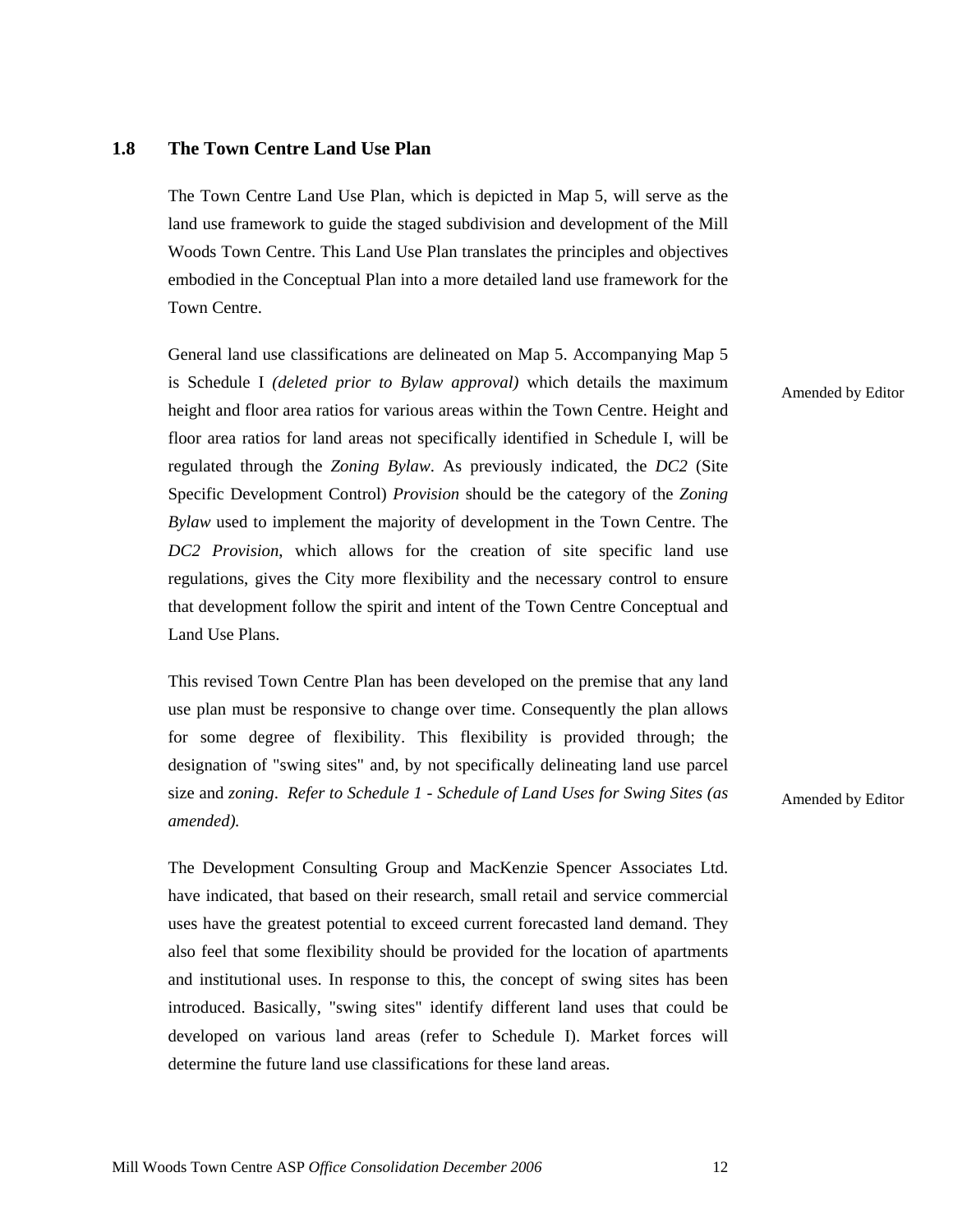*At the northwest corner of 28 Avenue and Youville Drive East, a police station that includes a community meeting room, will be available to the surrounding community.*

To enable the City to meet market demand in terms of location, size, configuration and access, specific land use parcel size and *zoning* has not been specified. This will allow the City to more easily expedite land sales.

However, all development proposals shall conform to the overall principles and objectives of this Town Centre Plan.

#### Schedule 1 Schedule of Land Uses for Swing Sites *(as amended)*  (Bylaw 9515, August 14, 1990)

|        | Primary Use                            | Alternate Use                                              |
|--------|----------------------------------------|------------------------------------------------------------|
| Site 1 | "Main Street Mill Woods"<br>Commercial | <b>Medium Rise Apartments</b>                              |
| Site 2 | Low Rise Apartment                     | <b>Small Retail/Service Commercial</b>                     |
| Site 3 | Low Rise Apartment                     | Low Rise Institutional (Seniors<br>Housing, Extended Care) |
| Site 4 | Row Housing/Stacked Row<br>Housing     | Medium Rise Institutional<br>(Seniors Housing)             |
| Site 5 | Row Housing/Stacked Row<br>Housing     | Low Rise Apartments                                        |
| Site 6 | Row Housing/Stacked Row<br>Housing     | Low Rise Apartments                                        |

Bylaw 13320 April 9, 2003 Amended by Editor

Amended by Editor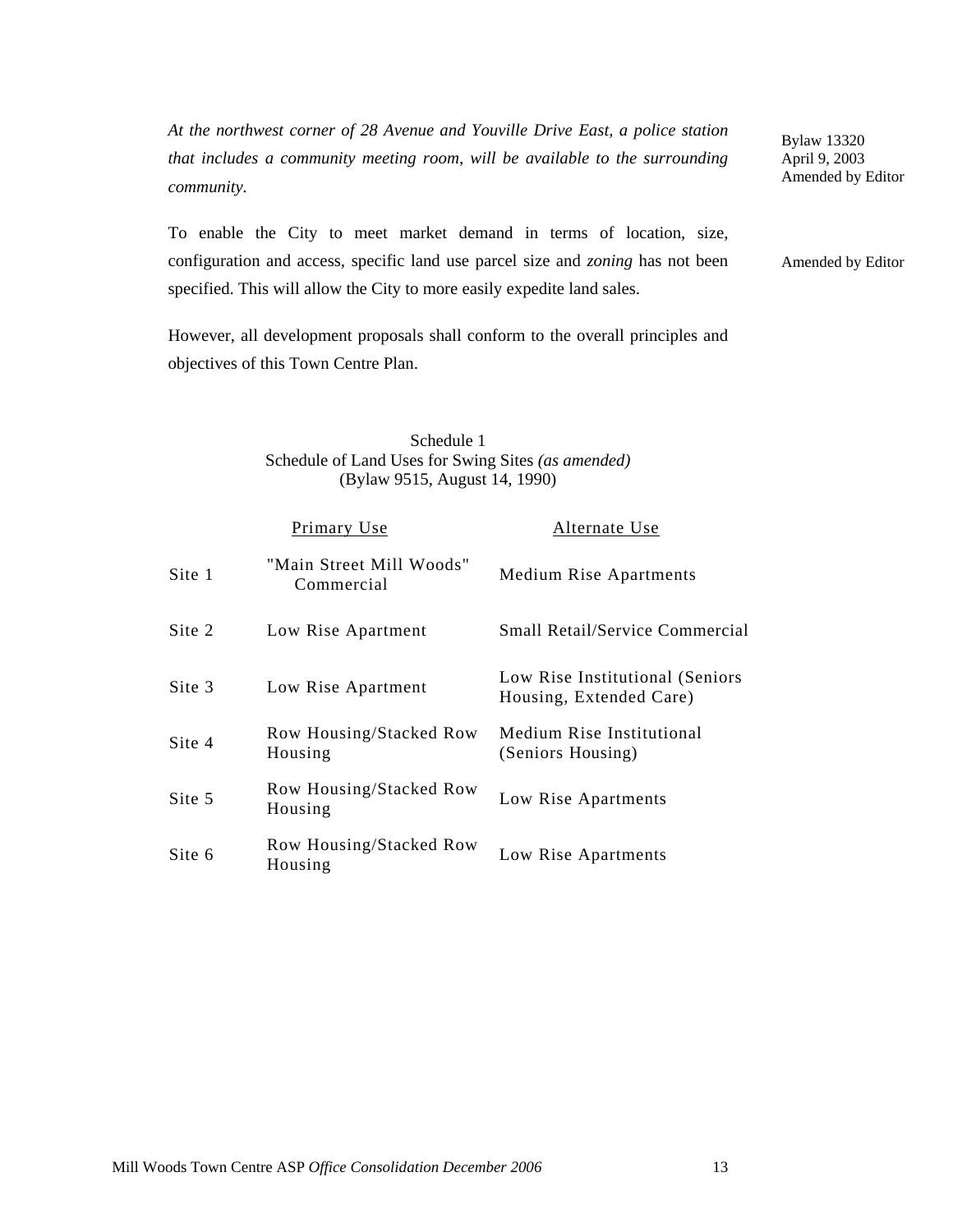# **Map 5 – Approved Mill Woods Town Centre Area Structure Plan**

(Bylaw 14442, December 12, 2006)

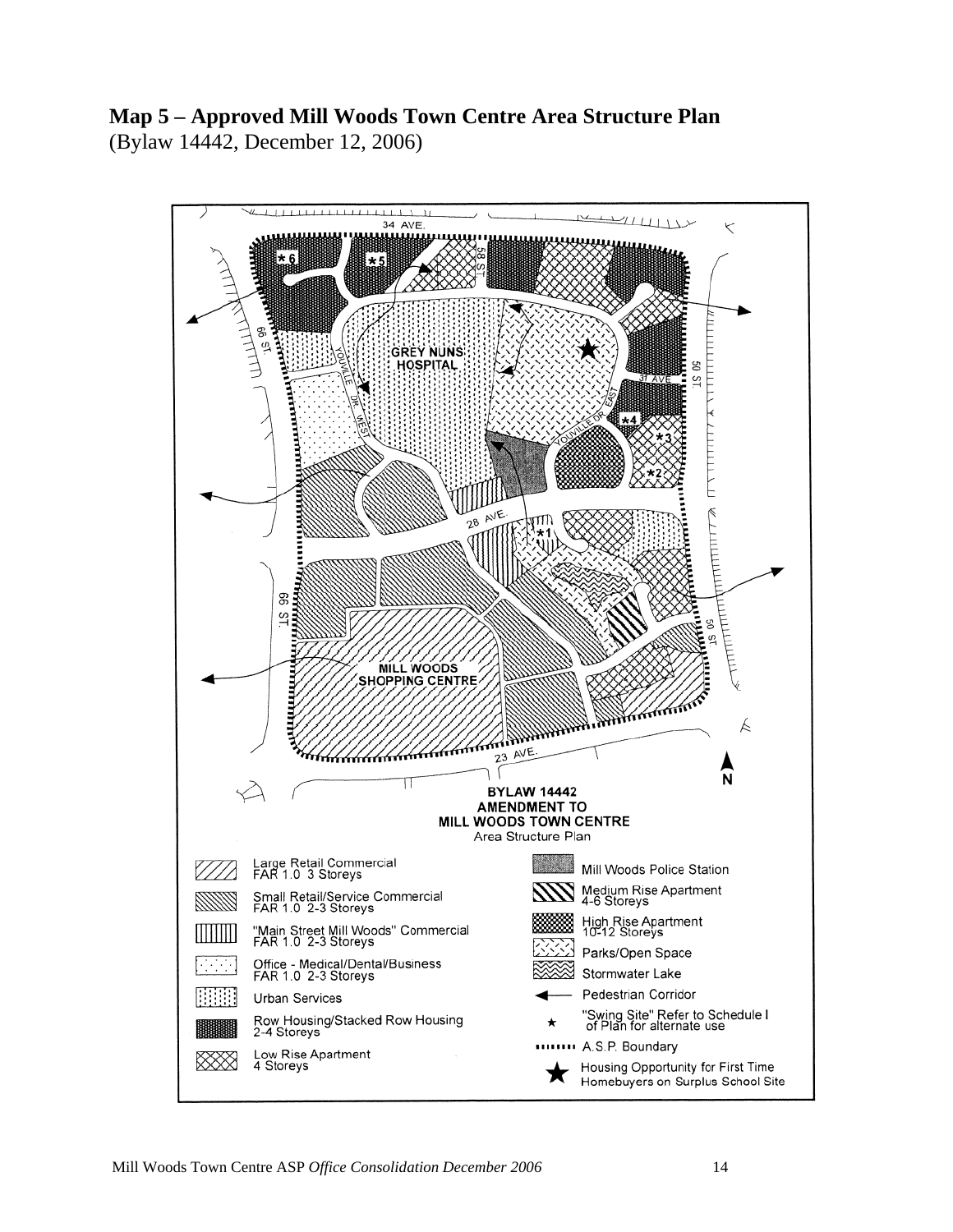#### <span id="page-21-0"></span>**1.9 City Commitment**

The City of Edmonton realizes that the amount of flexibility allowed within this planning document may be perceived as being greater then what has been allowed in similar plans. The City also realizes that some certainty must be provided to protect present and future landowners, businesses, residents and other stakeholders so that their pursuits and endeavours will not be undermined. To this end, it is felt that while the Town Centre plan is flexible (le., not defining specific land use *zones* and parcel dimensions, and creating swing sites), enough detail has been incorporated to mitigate any uncertainty. It is the City's pledge and commitment to develop a functional and aesthetically attractive Town Centre for Mill Woods.

Amended by Editor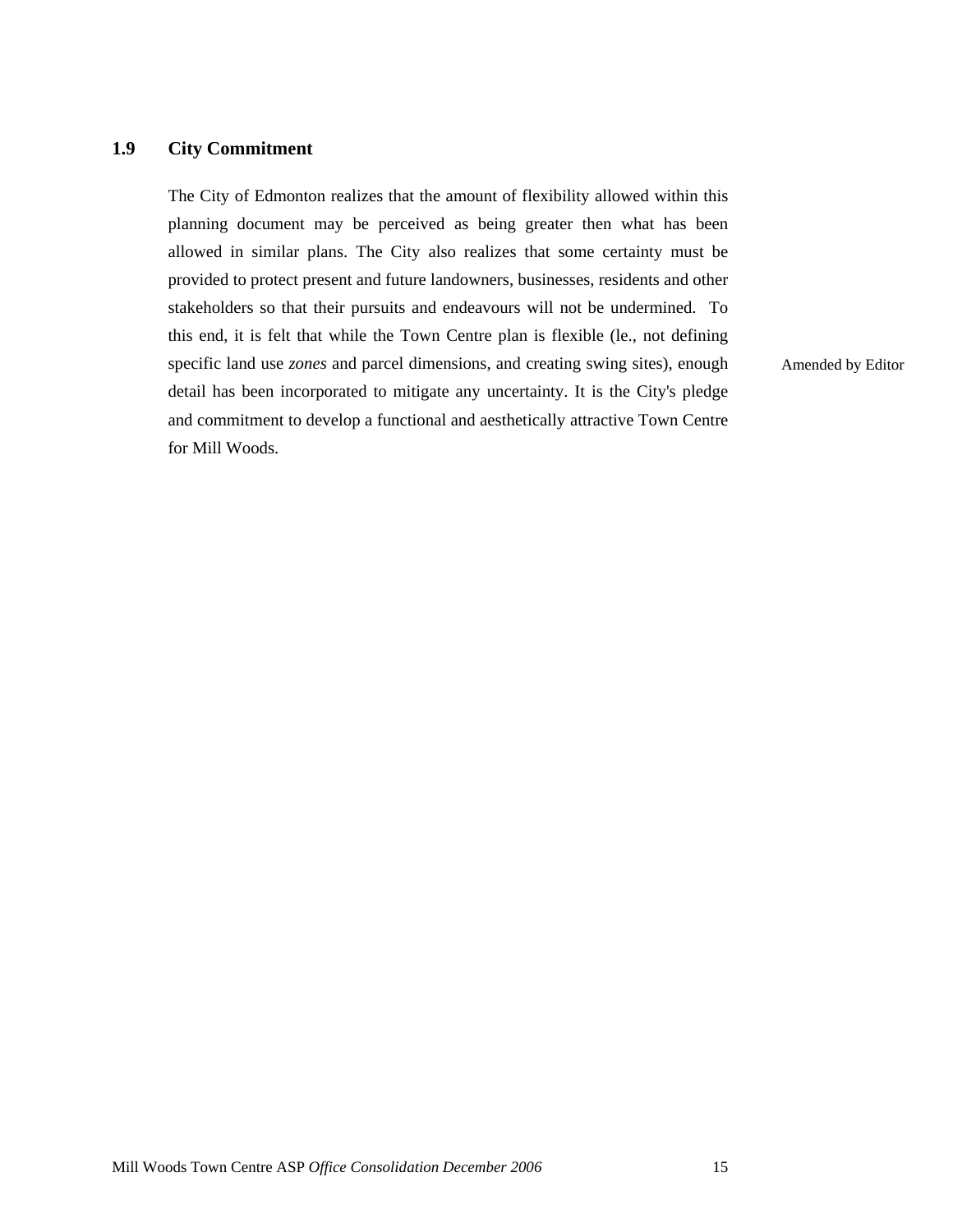#### <span id="page-22-0"></span>**2.0 SITE DESIGN AND URBAN DESIGN PRINCIPIES**

To demonstrate the City's commitment to a functional and aesthetically attractive Town Centre for Mill Woods, site planning and urban design principles have been developed. These site planning and urban design principles will be used to guide development proposals. It may be appropriate for the City to set-up an interdepartmental review team to systematically analyze the various development proposals.

#### <span id="page-22-1"></span>**2.1 General Requirements**

Site planning and urban design guidelines shall be utilized to encourage quality development. These techiques will include consideration of the following:

- a) the establishment of building setbacks and height restrictions in order to achieve appropriate transitions between adjacent uses on the site and with surrounding land uses;
- b) the architectural treatment of buildings in various land use nodes in order to ensure an attractive urban form;
- c) the landscaping treatment on the site with particular attention to the treatment of the areas adjacent to the low density residential development;
- d) the separation of vehicular movements between the residential and the ancillary commercial uses in the areas of the plan that juxtaposes residential and commercial developments;
- e) the design, siting and orientation of developments to ensure an effective separation and buffering between residential and commercial developments;
- f) the provision of ground oriented amenity space to serve the residential population; and
- g) the provisions of appropriate buffering and screening of parking areas as well as for the internal landscaping of large parking areas.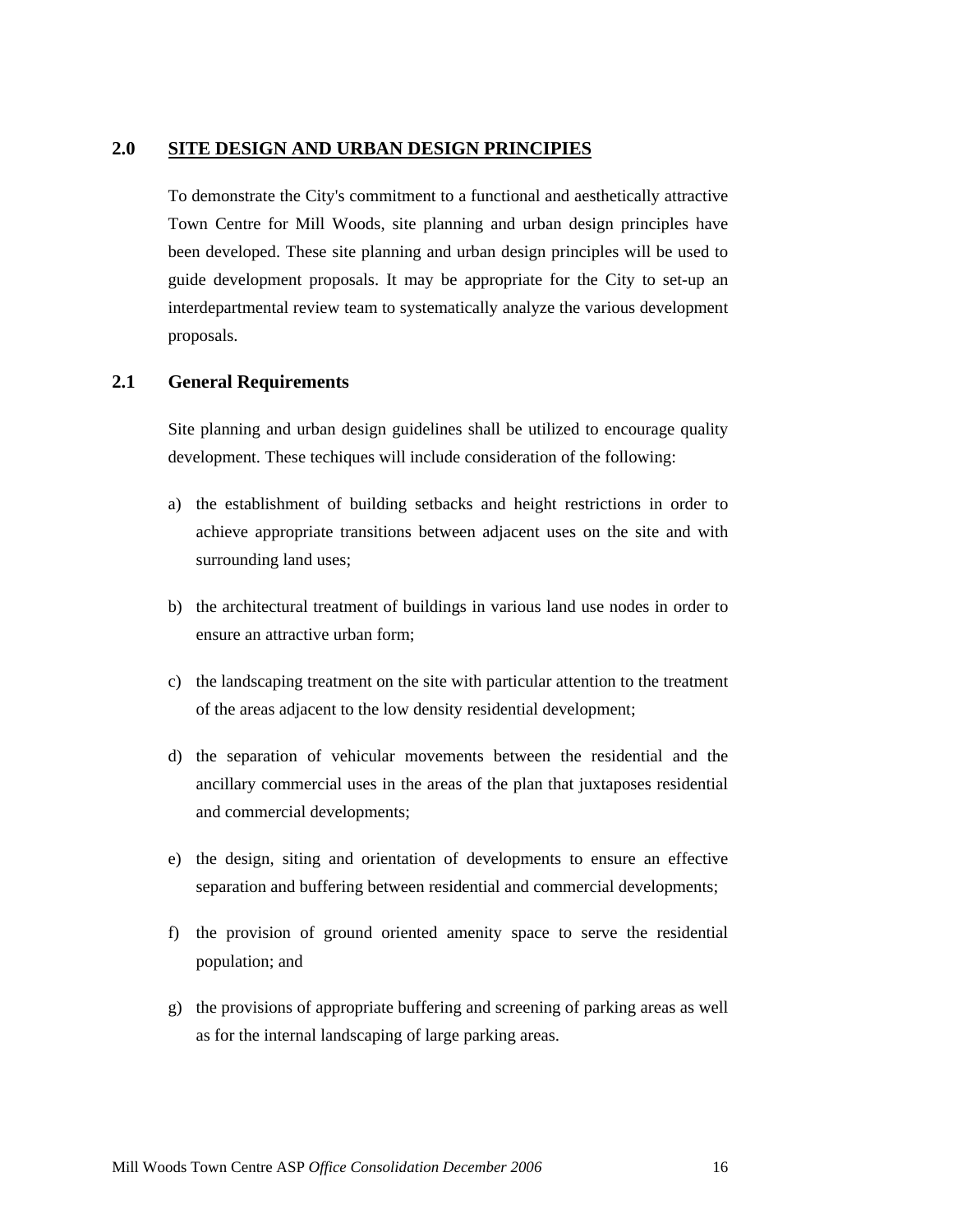#### <span id="page-23-0"></span>**2.2 Site Design and Architectural Provisions**

- a) Each parcel will be designed to provide a desirable transition with the streetscape and adjacent properties. The perceived height and massing of buildings, shall be minimized through the use of setback variations, building orientation, roof treatment and the choice of exterior finishing materials and colours. In addition, the distance between buildings with significant differences in height and massing should be maximized to the extent possible and higher buildings should be sloped back or articulated to avoid a wall or canyon effect.
- b) For the various land use nodes (eg., small retail commercial, high-rise apartments), a continuous architectural and landscaping theme shall be created through the exterior treatment of buildings (materials, colours, designs), signage, pedestrian walkway treatments, and through the choice of landscaping techniques and planting materials, which are compatible.

Individuality of each project will be encouraged but with a visual tie to the neighbourhood by use of materials, landscaping and signage.

- c) The orientation, height and massing of the buildings should be designed to provide for a high degree of sun penetration into open spaces/public areas and pedestrian routes and to minimize any negative wind impact associated with open spaces and public areas. Such features as awnings, canopies, landscaping and berms may also be used to reduce wind impact.
- d) All exterior finishing materials must be of good quality, durable and attractive in appearance. Acceptable materials include, but are not limited to, either separately or in any combination thereof, brick, cedar, split stone concrete or pre-cast concrete. No painted and/or scored concrete block construction will be permitted on any building facade directly facing any residential area. In addition, the exterior finishing materials of all exposed faces of any commercial building shall be of equal standards and appearance. Where commercial development is in close proximity to residential development, consideration should be given to the location of mechanical equipment, outdoor storage and garbage collection areas to minimize any negative impacts.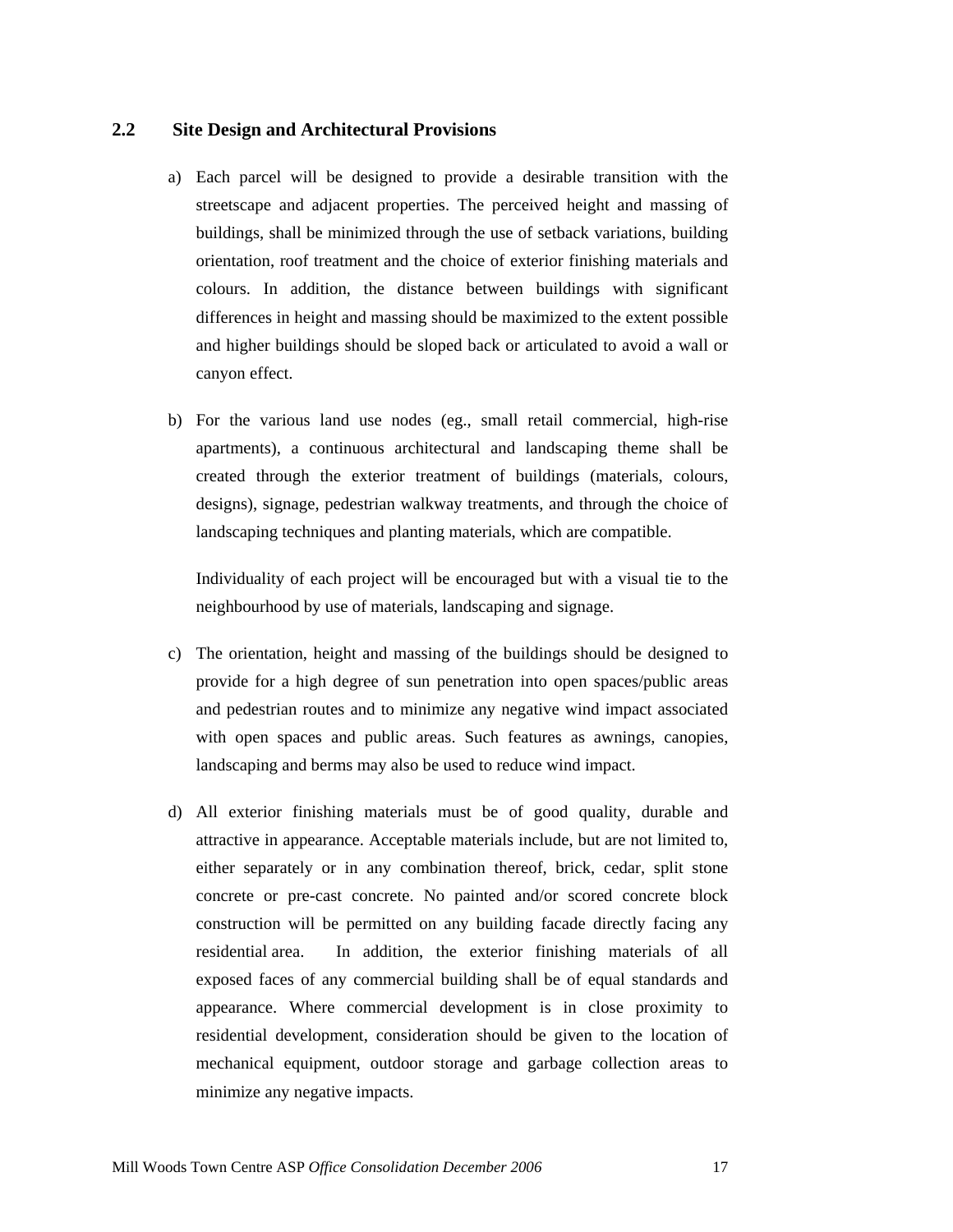- e) Parcels located adjacent to the exterior collectors and arterial roadway system should be accessed primarily from the interior roadway system.
- f) A pedestrian circulation system shall be developed which provides convenient, safe and functional linkages especially building uses that generate a lot of complimentary interaction. The development of a pedestrian circulation system shall ensure a connection between public and semi-private walkways intended to serve the residential development.
- g) Vehicular and pedestrian movement on the site should be separated where conflicts are likely to occur, and where this is not possible, pedestrian traffic areas should be clearly identified by such means as different paving materials and signage.
- h) The lighting of all non-residential parcels shall be designed to reduce the negative effects on residential parcels.

#### <span id="page-24-0"></span>**2.3 Landscaping and Signage Provisions**

- a) A 6.1 m (20 ft.) buffer strip, should be provided around the commercial/office development and high/medium density apartments on the perimeter of the plan area in order to ensure that a high standard of appearance and a sensitive integration to the surrounding residential properties are achieved. The buffer strip shall consist of an undulating landscaping berm having an average Weight of 1 m (3 ft.) and a minimum side slope of 3:1 with the apex of the berm located not less than 3.0 m (10 ft.) from the periphery of the site. Extensive screen planting of groupings of mature evergreen and deciduous trees and shrubs shall be provided, especially in the low area of the berm, such that an effective screening from the ground to the height of 1.85 m (6.1 ft.) is achieved.
- b) The major entrance points to the site shall be accentuated by means of landscaping, signage, lighting and other urban design techniques. The same features but to a lesser degree, should accentuate the entrance to each land parcel.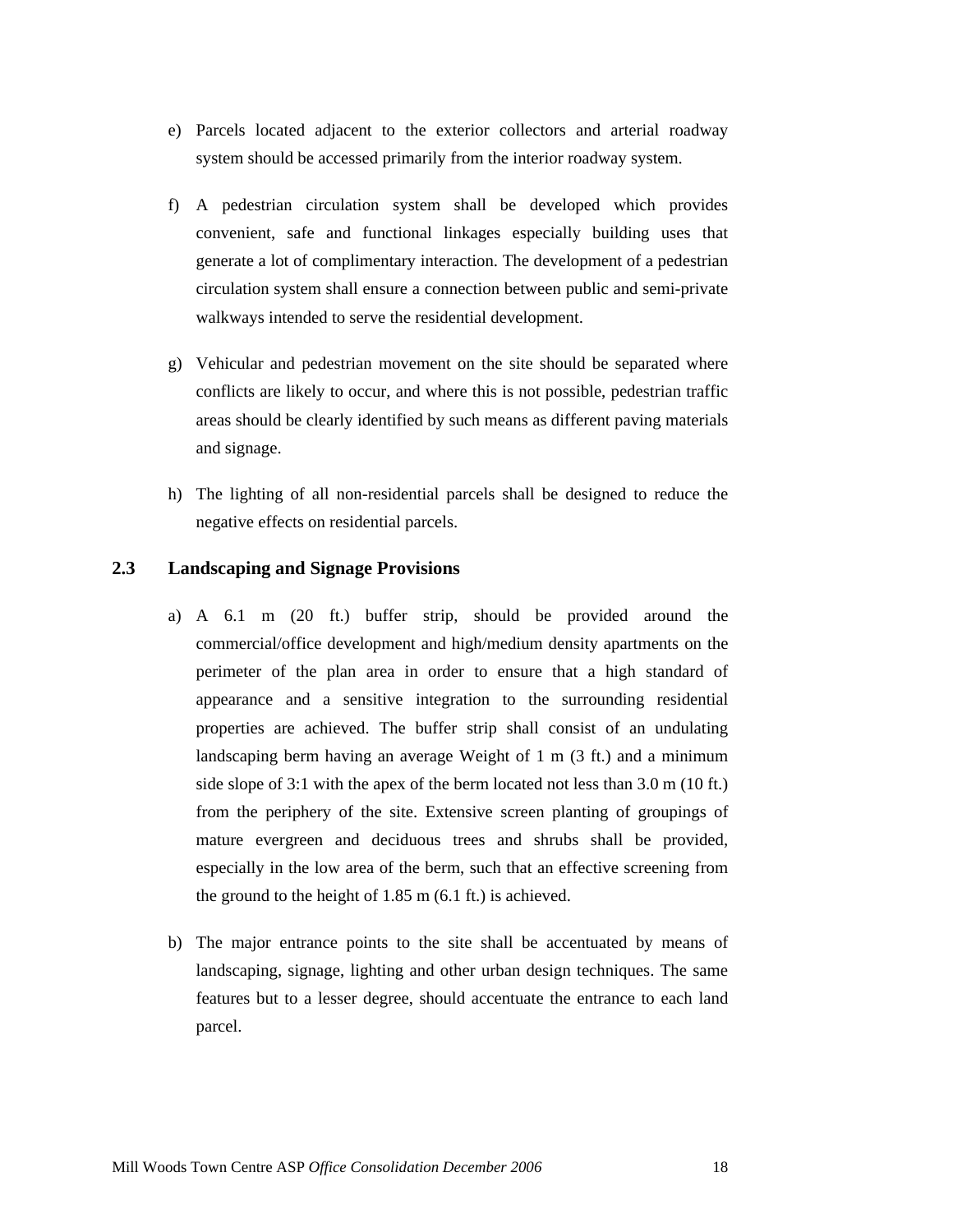- c) A landscaped yard, a minimum of 6.1 m (20 ft.) in width, shall be provided adjacent to the major vehicular spine road located in the interior of the plan area and adjacent to Hewes Nay.
- d) Parking areas shall be screened from the public roadways and adjoining properties through the extensive use of landscaping in order to visually minimize the impact, unless separated by building walls or other barriers which are planned as an integral part of the overall development. In addition landscaped areas shall be provided within the interior of large, at-grade parking areas.
- e) All signage shall conform to Schedule 790 and with the general provisions of Section 79 of the *Zoning Bylaw*, having regard to the following:
	- i) that public information and directional signs should be combined on a single pole or pedestal to reduce the number of signs on public roadways; and
	- ii) that business identification signs shall be compatible in scale and character with the building to which they relate.

#### <span id="page-25-0"></span>**2.4 Additional Provisions for Residential Buildings**

- a) The layout of residential buildings should ensure privacy from nonresidential buildings as well as discourage the creation of shortcutting through the site by non-residents (i.e., landscaping, fencing).
- b) Residential buildings should be designed and located to obtain the maximum southerly exposure, at least for the habitable rooms within the residential building.
- c) Site and building plans shall incorporate provisions aimed at executing a safe and secure living environment (e.g., practices philosophy of 'Defensible Space'). These provisions may include, but shall not be limited to, the following:
	- i) the orientation of buildings so that open spaces, particularly those intended as amenity areas can be directly observed and so that easy and safe access to the building is provided;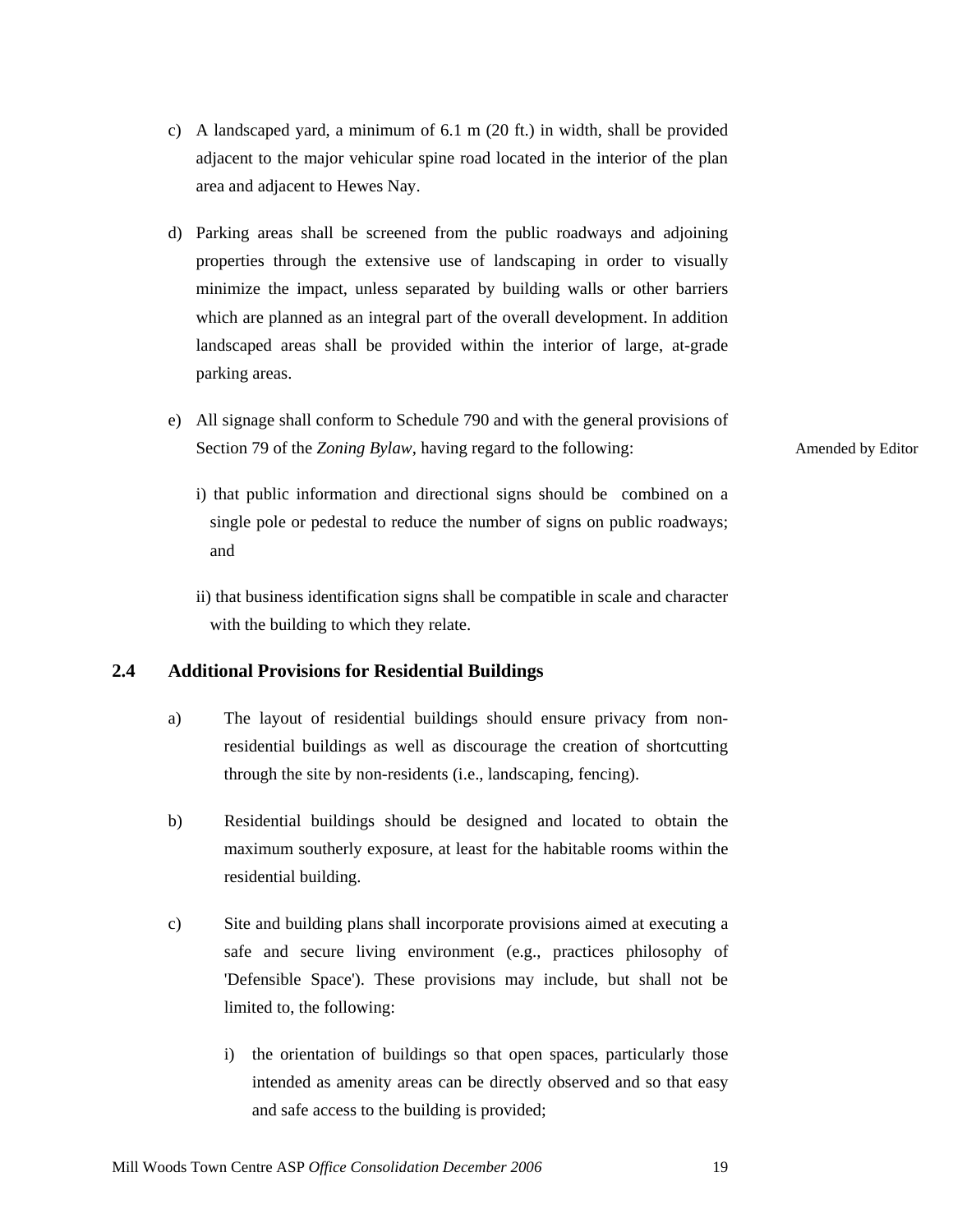- ii) outdoor lighting will adequately illuminate the site particularly pedestrian paths, parking areas and access routes to buildings; and
- iii) surface areas, structural parking or underground parking shall be designed with particular attention to surveillance methods, lighting, pedestrian access and safety. Unobstructed views must be maintained in order to implement the Principles of Defensible Space.
- d) If warranted by the type of built form, a minimum amenity area. of 7.52 ma (80.7 ft.) per dwelling unit shall be provided. At least 301 of the required amenity area shall be provided as at grade communal amenity space for the use of the residents of each land parcel and developed in consultation with the *Asset Management and Public Works* Department. These communal amenity areas should provide for both active and passive amenity space, be readily accessible to the residents they are intended to serve and be protected from street traffic.

#### <span id="page-26-0"></span>**2.5 Implementation**

In order to implement the site planning and urban design guidelines and ensure that proposed development is appropriate for the site and compatible with the scale and character of surrounding development, the use of a Site Specific Development Control *Provision* (*DC2*) is the preferred *zoning* for each land parcel. In addition to the information requirements set out in Section *24.1* and *720.4* of the *Zoning Bylaw*, the applicant is required to demonstrate that the proposed development complies with the site planning and urban design guidelines set out in Section 2.1 of this report.

Amended by Editor

Amended by Editor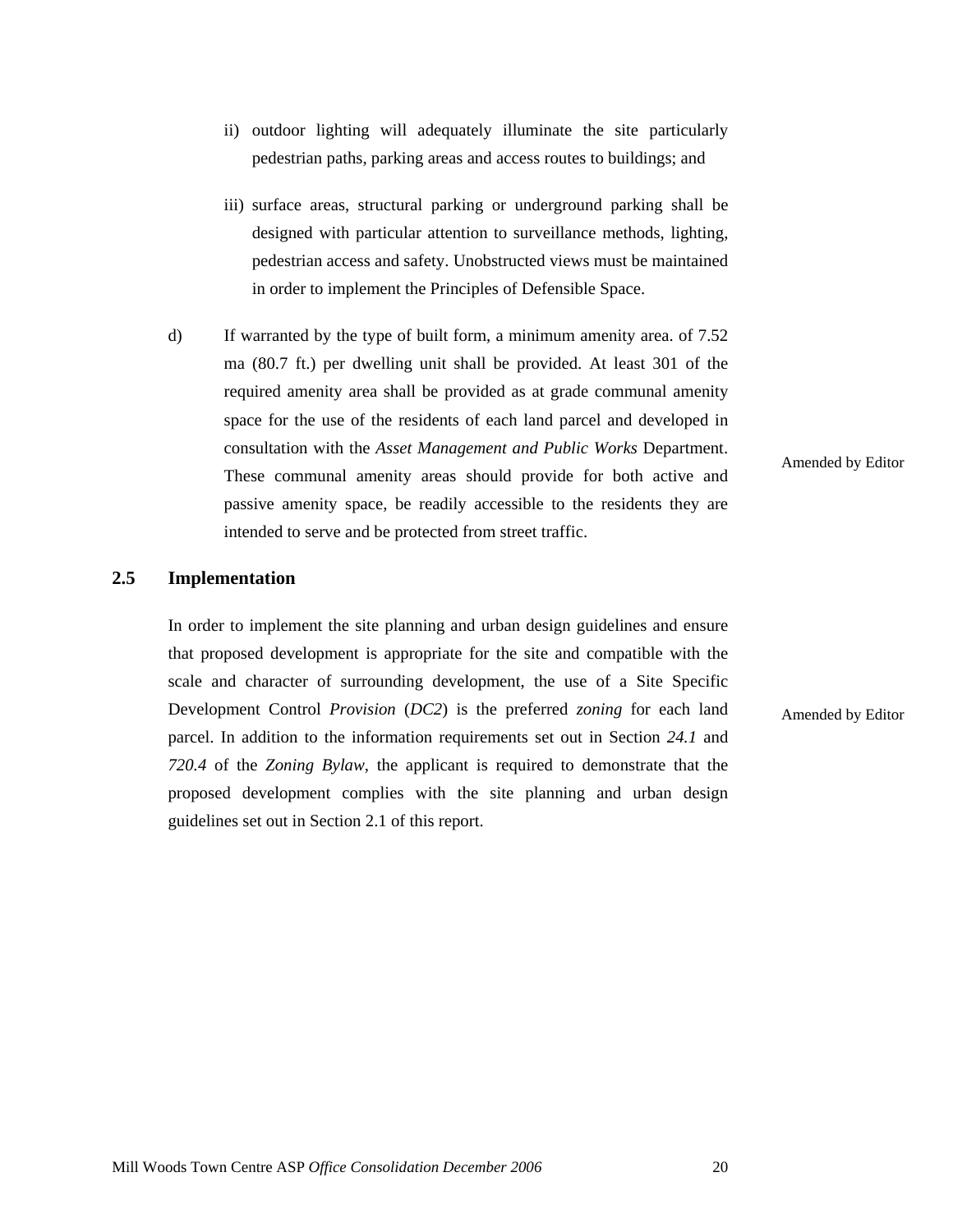#### <span id="page-27-0"></span>**3.0 IMPLEMENTATION**

#### <span id="page-27-1"></span>**3.1 Implementation Strategy**

The first component of this Report defined the framework for the type of uses envisioned for the Town Centre and the second section provided site planning and urban design principles to functionally integrate these uses. This section outlines the implementation strategy to facilitate the orderly disposition and development of the Town Centre lands. To accomplish this, the following actions are recommended:

- (1) Bylaw #7583, as amended, being the Mill Woods Town Centre Neighbourhood Area Structure Plan, be repealed in its entirety.
- (2) The revised Mill Woods Town Centre Neighbourhood Structure Plan Amendment, that includes the Town Centre and Tawa neighbourhoods, be approved by bylaw by City Council.
- (3) The Civic Administration and City Council give favourable consideration to those developments that follow the spirit and intent of the revised land use plan and the site planning and urban design principles.
- (4) The Site Specific Development Control *Provision* (ie., *DC2*) should be the category of the *Zoning Bylaw* used to implement the majority of development in the Town Centre. The application of this *zone* is particularly appropriate for uses in the 28 Avenue and Hewes Way commercial corridor. Amended by Editor
- (5) The Administration and City Council will encourage other landowners in the Mill Woods Town Centre to incorporate the site planning and urban design principles into their developments.
- (6) The land use classification and subdivision of the City-owned land will occur at the time a tentative land sale has been completed and the exact requirements of the purchaser are known.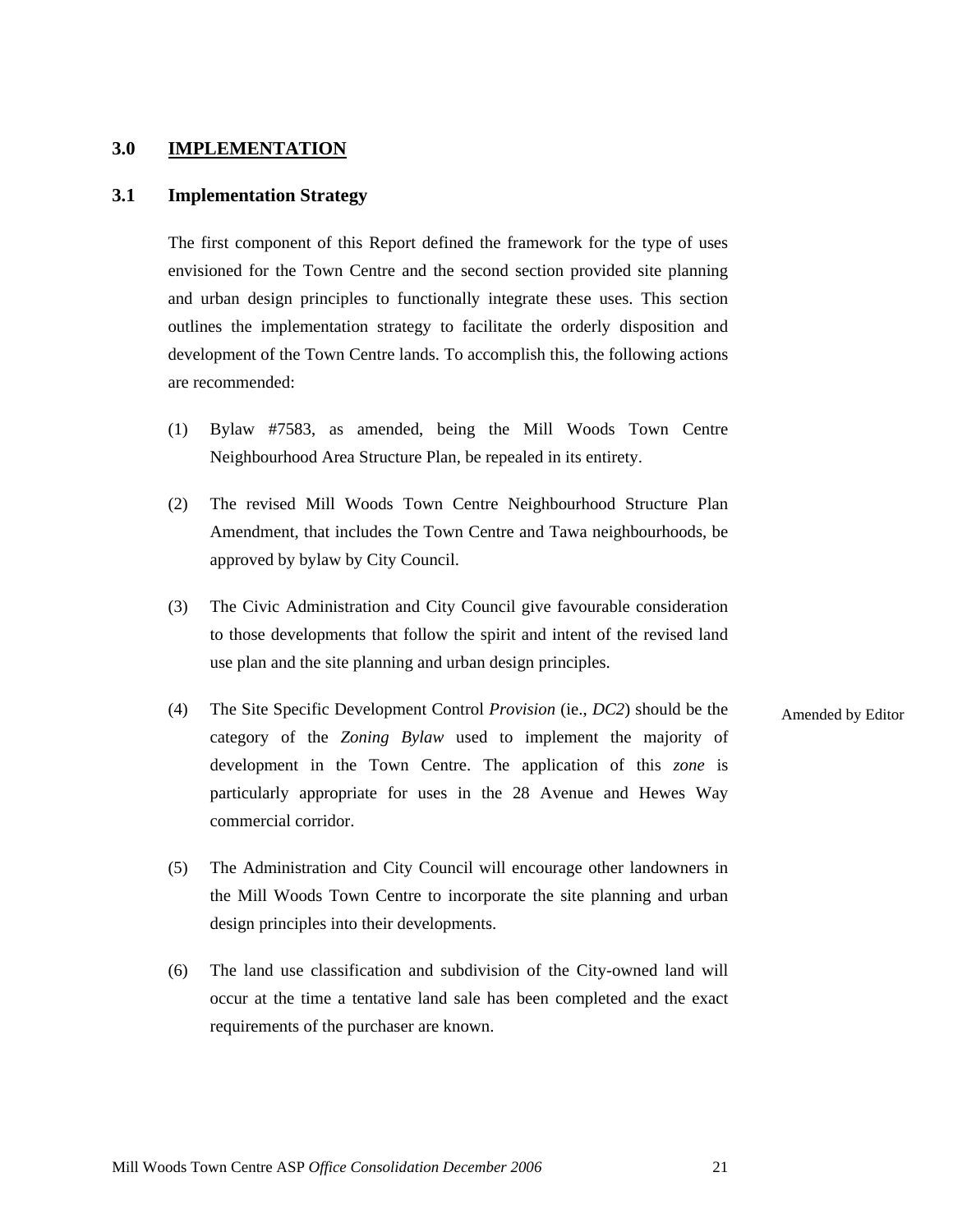(7) The City's *Asset Management and Public Works* Department will set up a marketing and development team, and through consultation with other City Departments and private interests will guide development.

Amended by Editor

#### <span id="page-28-0"></span>**3.2 Civic Administration**

The Civic Administration will play a vital role in the development of the Mill Woods Town Centre. For a project of this scale, a significant number of City staff will be involved in various activities ranging from deciding upon which stormwater management technique to use to whether development proposals conform with the site planning and urban design principles to reviewing roadway access designs.

To facilitate staff involvement, a generalized implementation plan has been constructed. Table 1 shows the various tasks and other related information that will be used as a guide for future activities.

As the Town Centre development begins to take shape, the *Asset Management and Public Works* Department will update the implementation plan.

Amended by Editor

#### <span id="page-28-1"></span>**3.3 City Council, the Public and the Development Industry**

The success of the Mill Woods Town Centre hinges on the reaction of three groups, namely, City Council, the public and the development industry. City Council has to provide leadership and direction to enable the civic administration to implement the Town Centre concept. The development industry is responsible for building a Town Centre which is economically viable, physically attractive and socially acceptable. The publics' role is to act both as a watchdog and a consumer of services. Watchdog in terms of monitoring the development of the Town Centre to ensure the City Council, the civic adminstration and the development industry follow past commitments. Consumer of services in the sense that for the Town Centre to develop into a viable multi-use project the public must wholeheartedly support the project.

#### <span id="page-28-2"></span>**3.4 The Marketing Plan**

To be able to fully capture the market potential of the City-owned land within the Town Centre, a marketing strategy is essential. The *Asset Management and*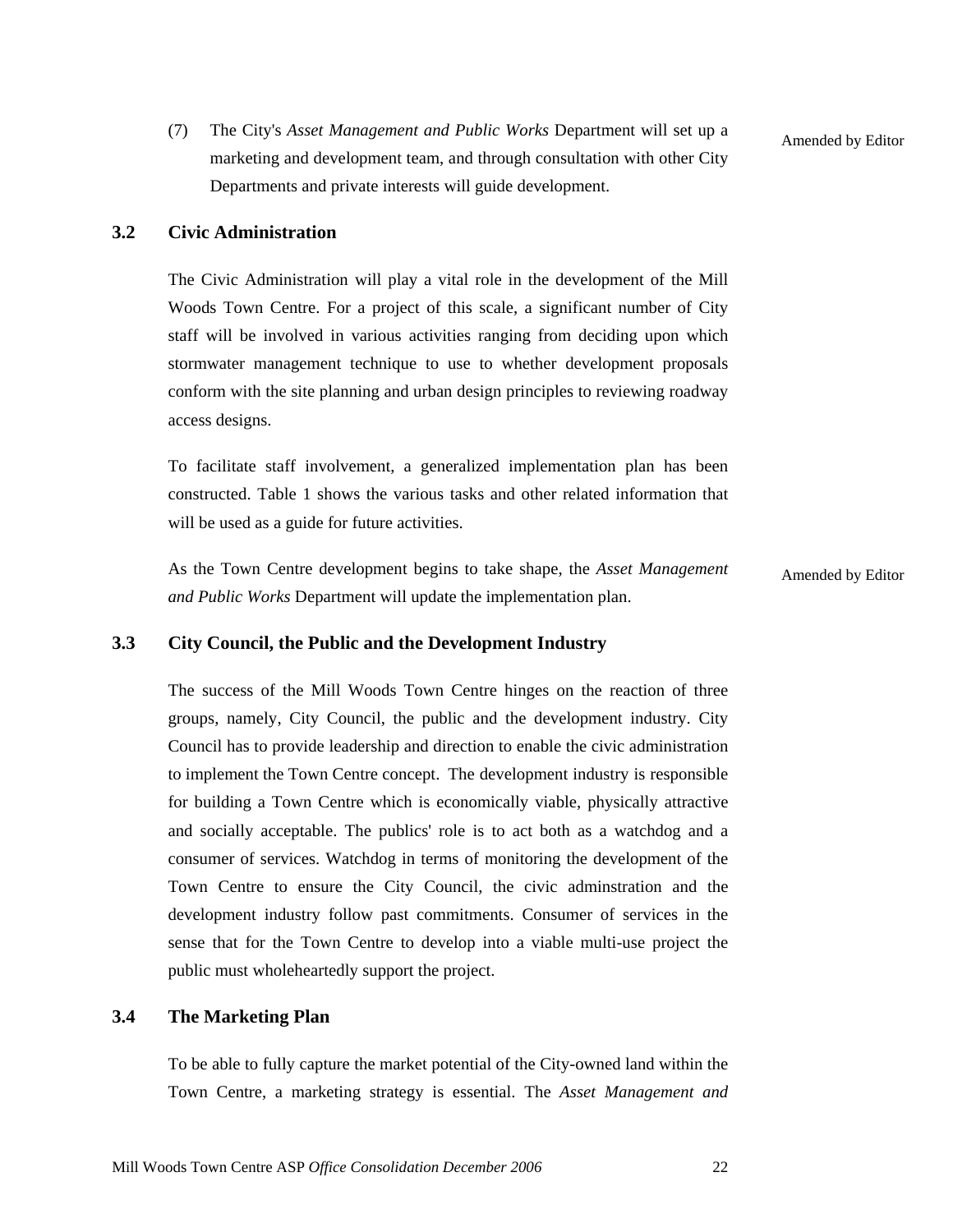*Public Works* Department realizes this and has developed a marketing plan for the site which was approved by the City Council. The general intent of the marketing plan is: (a) to promote developments that provide a sound return on the City's investment; (b) to conform with the recommended land uses and site planning and urban design principles of the revised Mill Woods Town Centre plan; (c) to encourage an early start to construction of more projects on the Town Centre lands; and (d) to achieve a comprehensive development of complementary mixed land uses.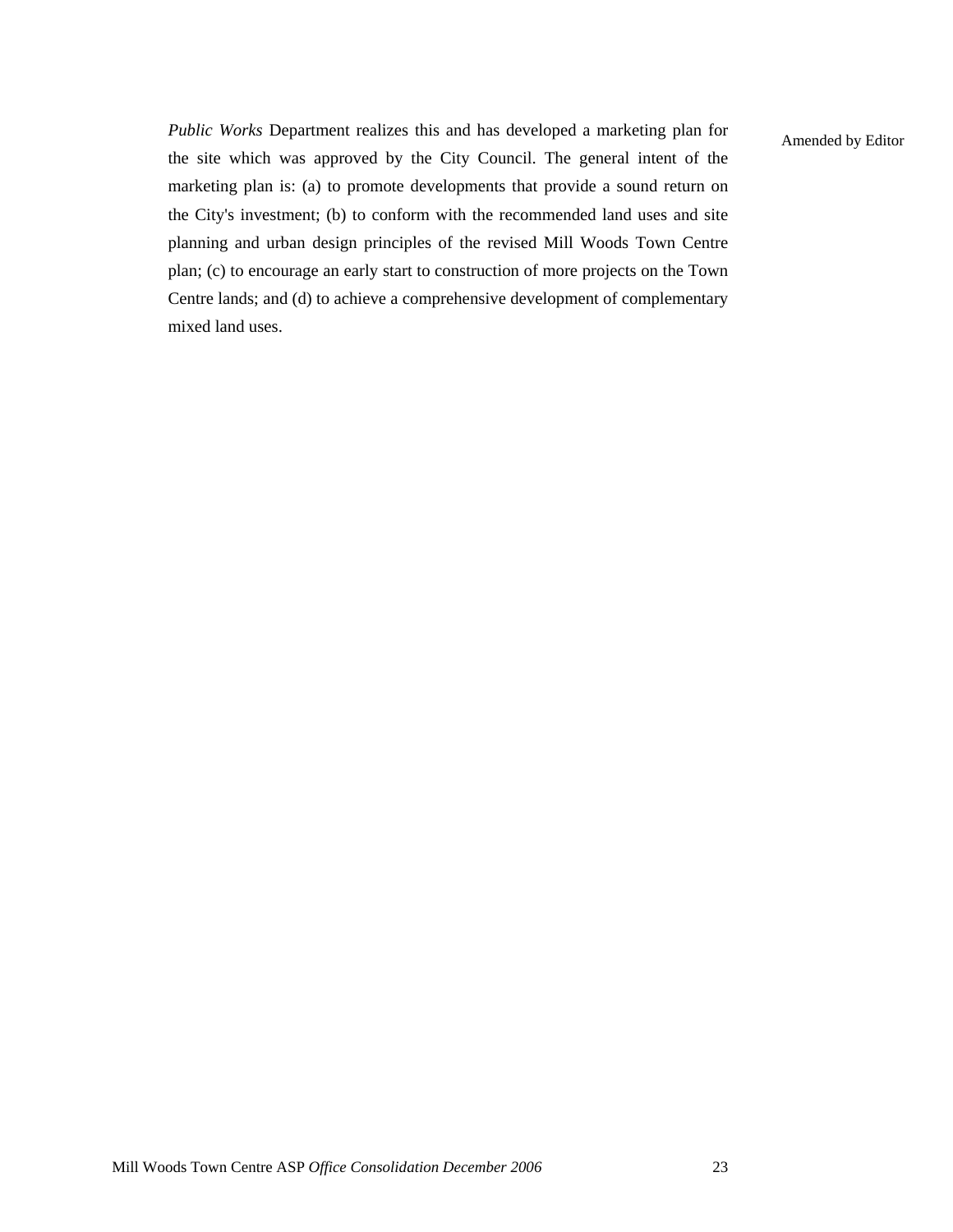### TABLE 1 - IMPLEMENTATION PLAN

#### (For the Civic Administration)

|    |                                                                                                                           | <b>DEPARTMENT WITH</b>                                                     | DEPARTMENT -                                                            |                     |  |  |
|----|---------------------------------------------------------------------------------------------------------------------------|----------------------------------------------------------------------------|-------------------------------------------------------------------------|---------------------|--|--|
|    | <b>REQUIRED ACTION</b>                                                                                                    | <b>PRIMARY</b><br><b>RESPONSIBILITY</b>                                    | <b>SECONDARY INPUT</b>                                                  | <b>TIMING</b>       |  |  |
| 1. | Repeal Bylaw #7583 as<br>amended, in its entirety                                                                         | Planning and<br>Development                                                | Asset Management and<br><b>Public Works</b>                             | Immediate<br>Action |  |  |
| 2. | Circulate, Review and<br>Prepare Bylaw for the<br><b>Revised Mill Woods</b><br><b>Town Centre</b>                         | Planning and<br>Development                                                | City Departments that are<br>on the circulation list                    | Immediate<br>Action |  |  |
| 3. | Set up a marketing &<br>development team to<br>stimulate Town Centre<br>development                                       | Asset Management and<br>Public Works                                       | Planning and Development                                                | On-going            |  |  |
| 4. | Finalize a stormwater<br>management program for<br>the Town Centre site                                                   | Asset Management and<br><b>Public Works</b>                                | Asset Management and<br><b>Public Works</b><br>Local Board of Health    | As Required         |  |  |
| 5. | Encourage developments<br>to generally conform to<br>the Town Centre's site<br>planning and urban<br>design principles    | Planning and<br>Development<br>Asset Management and<br><b>Public Works</b> | Transportation                                                          | On-going plan       |  |  |
| 6. | Actively promote the<br>Sale of City-owned land<br>in the Town Centre                                                     | Asset Management and<br><b>Public Works</b>                                |                                                                         | On-going            |  |  |
| 7. | Monitor the<br>transportation network<br>within and around the<br>Town Centre to ensure<br>functional roadway<br>movement | Transportation                                                             | Asset Management and<br><b>Public Works</b><br>Planning and Development | On-going            |  |  |
| 8. | Monitor traffic volumes<br>and to determine and<br>schedule transportation<br>improvements (ie, LRT)                      | Transportation                                                             | Asset Management and<br><b>Public Works</b><br>Planning and Development | As Required         |  |  |
| 9. | Monitor and update (as<br>required) the Town<br><b>Centre Marketing</b><br>Strategy                                       | Asset Management and<br><b>Public Works</b>                                |                                                                         | On-going            |  |  |
|    | 10. Redirect the market<br>demand for medium<br>density zones in Mill<br>Woods, into the Town<br>Centre.                  | Asset Management and<br><b>Public Works</b>                                | Planning and Development                                                | As Required         |  |  |
|    | (Amended by Editor)                                                                                                       |                                                                            |                                                                         |                     |  |  |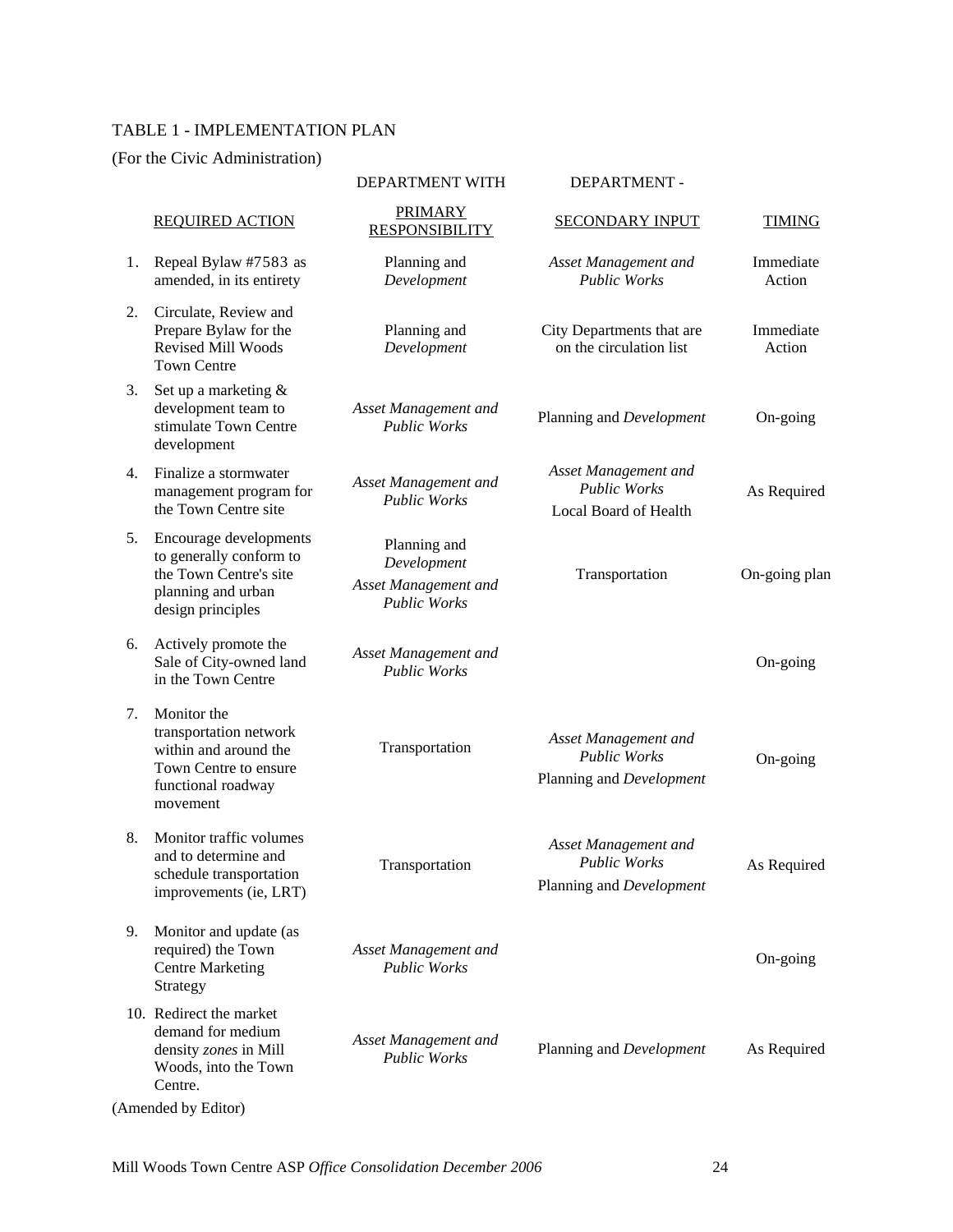#### <span id="page-31-0"></span>**4.0 BACKGROUND INFORMATION**

#### <span id="page-31-1"></span>**4.1 Mill Woods Development Concept Plan - 1971**

The Mill Woods Development Concept Plan was prepared during the period 1969 to 1971, and was adopted by City Council on June 7, 1971. The Plan identified a Town Centre at the core of the community. The Town Centre was to be comprised of a number of elements, including a regional commercial complex, offices, ancillary service buildings, medical/dental clinics, a full service hotel, theatres, free standing commercial businesses, and high density residential development.

#### <span id="page-31-2"></span>**4.2 Mill Woods Town Centre Neighbourhood Area Structure Plan - 1984**

The Mill Woods Town Centre Neighbourhood Area Structure Plan was approved by City Council on July 10, 1984. The Plan was bounded by 28 Avenue to the north, 50 Street to the east, 23 Avenue to the south, and 66 Street to the west, and contained 43.812 hectares (108.26 acres). The Tawa neighbourhood was not formally included in the Town Centre boundary.

The Town Centre was considered to be the nucleus of Mill Woods, and would contain a wide variety of uses for its residents. As a focal point of the community, it would be the area with the highest residential density and intensity of commercial/office development.

The Plan attempted to mitigate any impact the development would have on adjacent land uses by locating on the periphery of the site the low intensity uses, while the interior of the site would be developed more intensely (refer to Map 6). The general concept components included:

- (1) retail commercial the general purpose of this land use classification was to accommodate a regional shopping centre of approximately 800,000 to 1,000,000 square feet;
- (2) commercial office this component would allow for an intense mixture of office and commercial uses;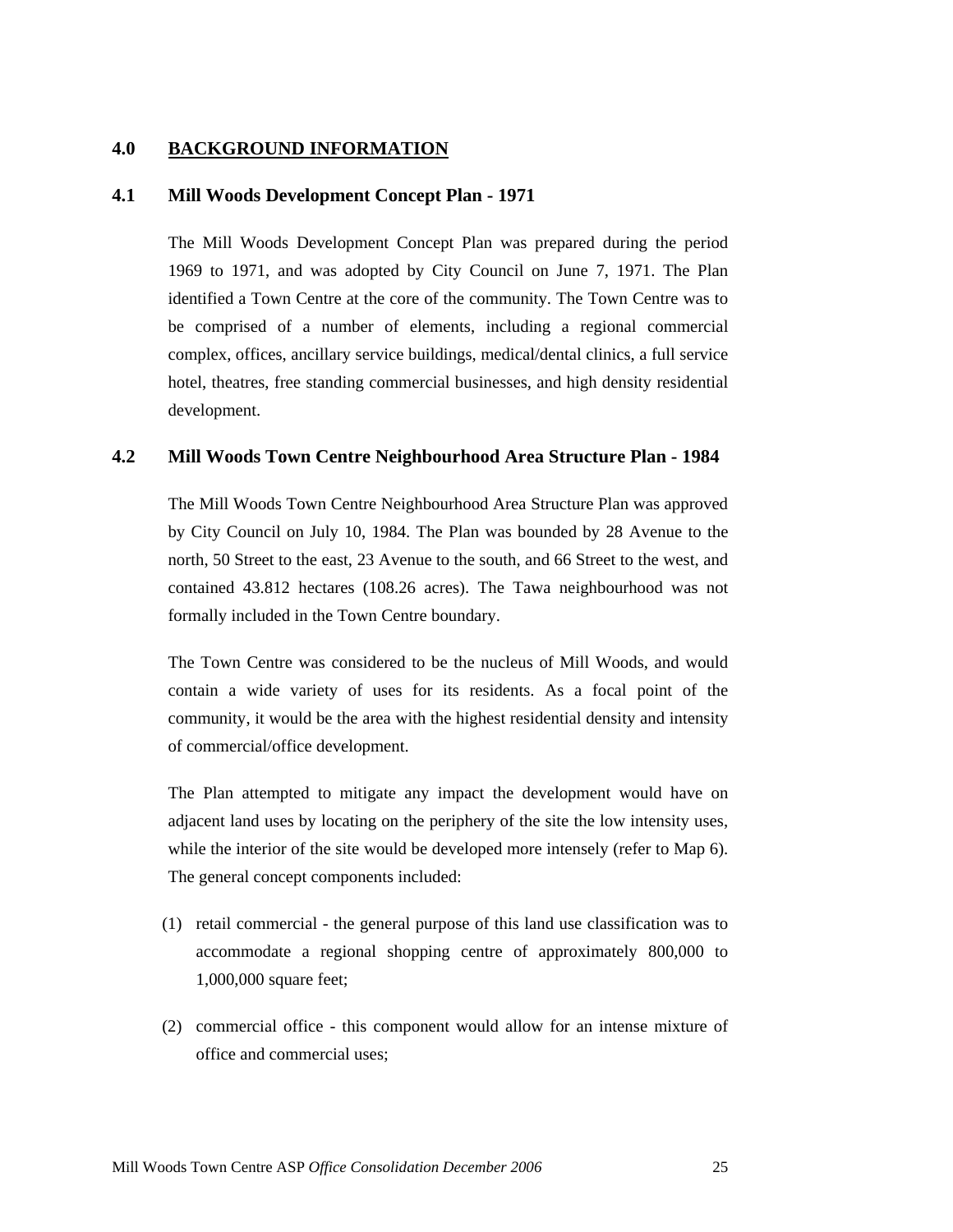# **Map 6 – Previous Land Use Concept**

(Bylaw 8713, December 8, 1987)

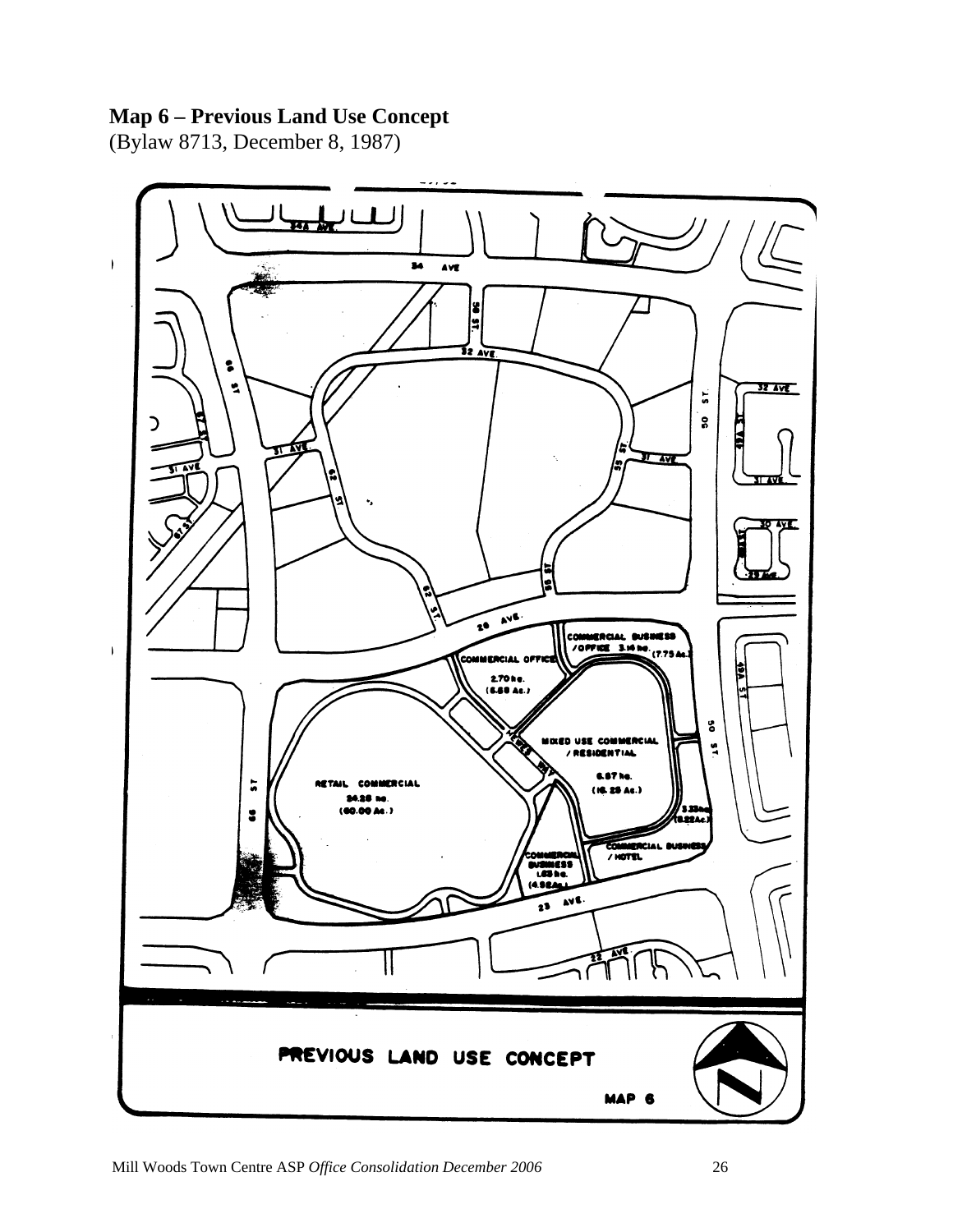- (3) Mixed use commercial/residential this classification would for a mixed use commercial/residential component;
- (4) commercial-business/office the intent here was to establish a *zone* for Amended by Editor businesses that require large sites;
- (5) commercial-business/hotel this classification was similar to commercialbusiness/office, however provision was made for a 150 room hotel.
- (6) commercial-business the general purpose of this classification was to establish a *zone* for businesses that require smaller sites. Amended by Editor

As indicated from the above land use classifications, it was envisioned that the Mill Woods Town Centre would have a mix of commercial office and residential uses that would be intensely developed.

#### <span id="page-33-0"></span>**4.3 Edmonton General Municipal Plan**

The Edmonton General Municipal Plan has various policies that deal with Town Centre developments (ie., Policy 6.E.1, 6.E.2 and 6.E.3). It is the intent of the revised Mill Woods Town Centre plan to conform to these policies, especially the aspect of providing a mixture of uses.

#### <span id="page-33-1"></span>**4.4 Surrounding Land Uses**

The revised Mill Woods Town Centre site is surrounded on the north, east and south by residential neighbourhoods (refer to Map 7). To the west is a mixture of residential development, institutional facilities and the Mill Woods campus (consisting of schools, parks and community uses).

#### <span id="page-33-2"></span>**4.5 Topographical Characteristics**

Due to relatively flat topography, the soil conditions and the lack of extensive man-made or natural features, the site poses few topographical constraints.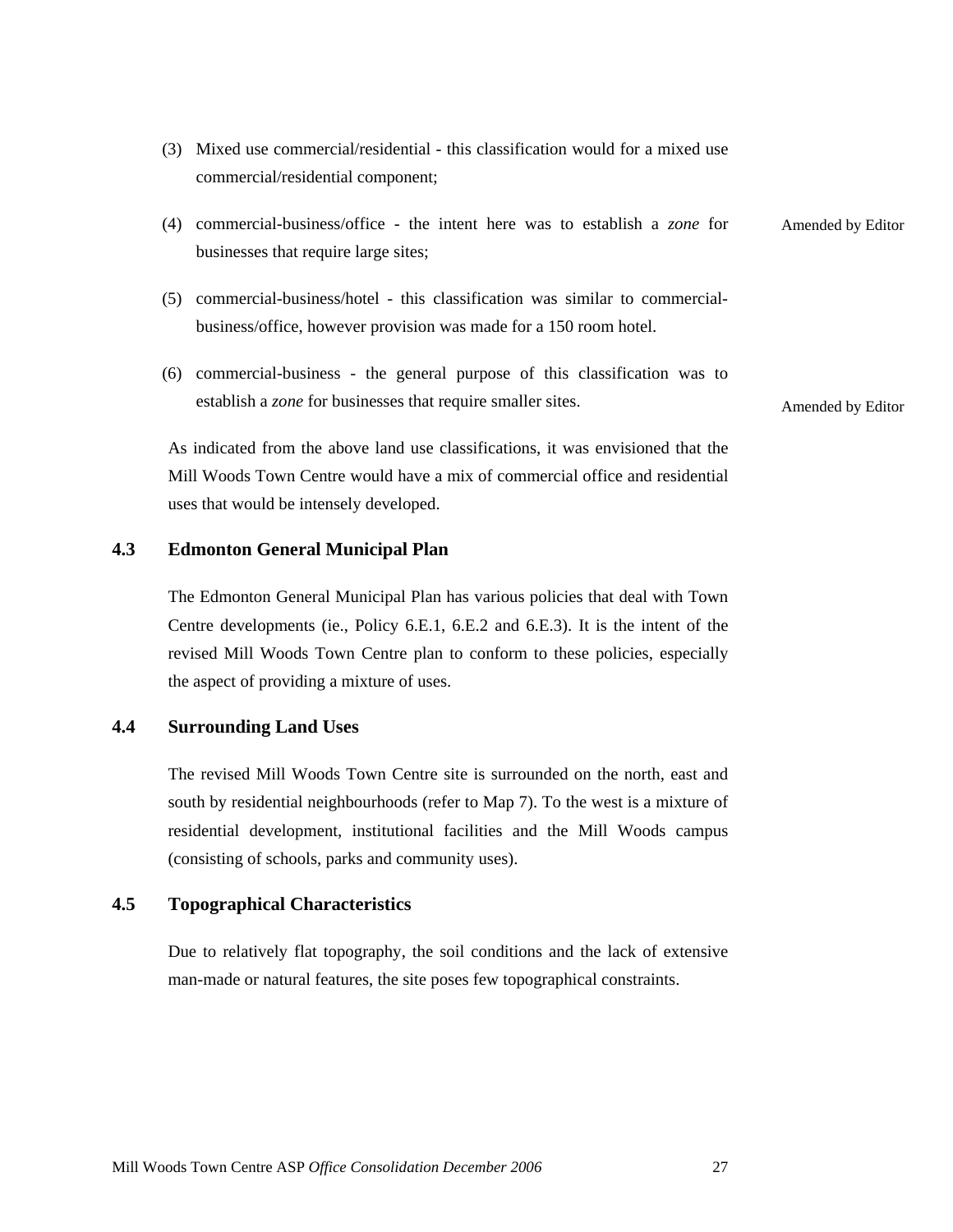### **Map 7 – Surrounding Land Uses**

(Bylaw 8713, December 8, 1987)

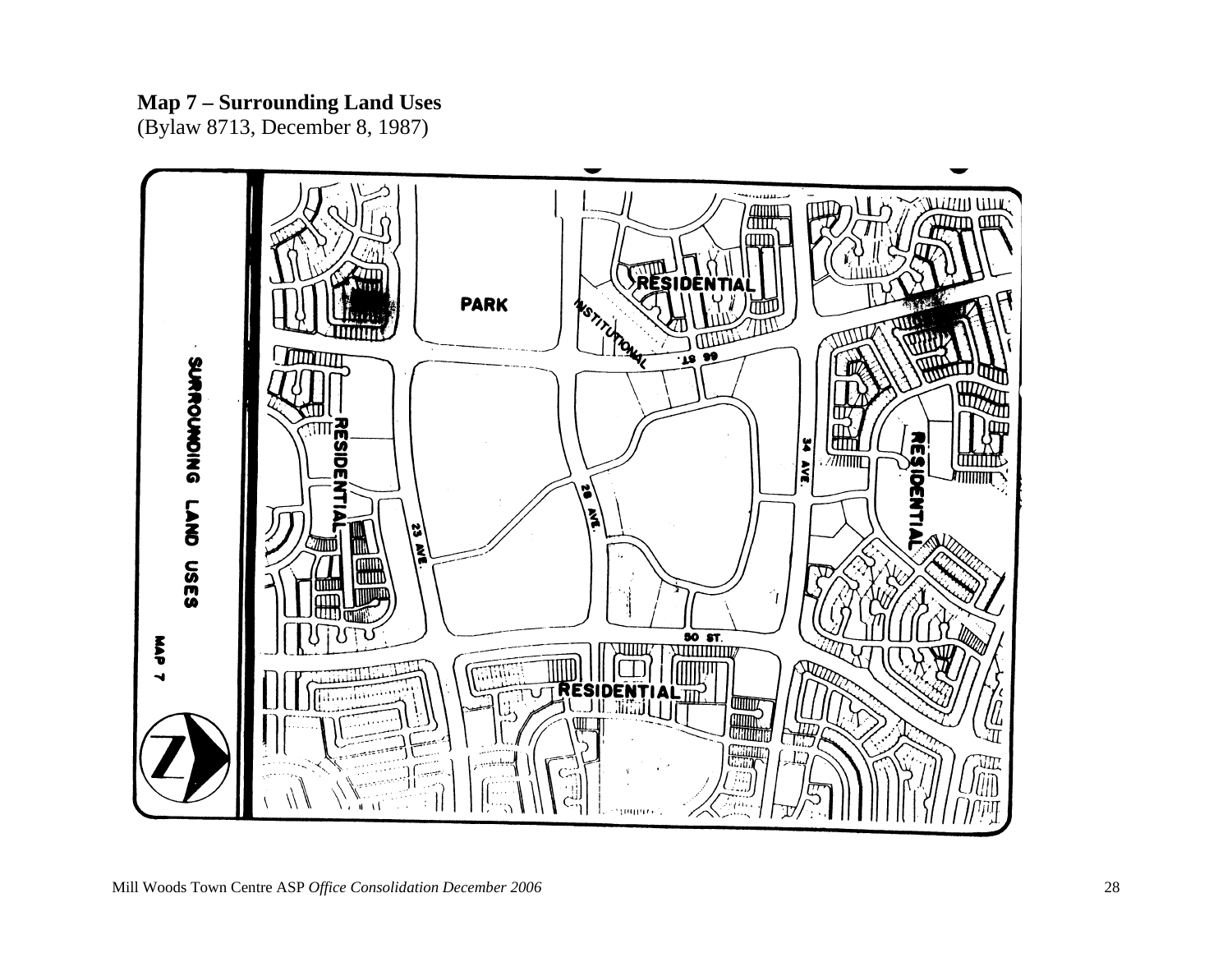## **Map 8 – Future Transit Sites**

(Bylaw 8713, December 8, 1987)

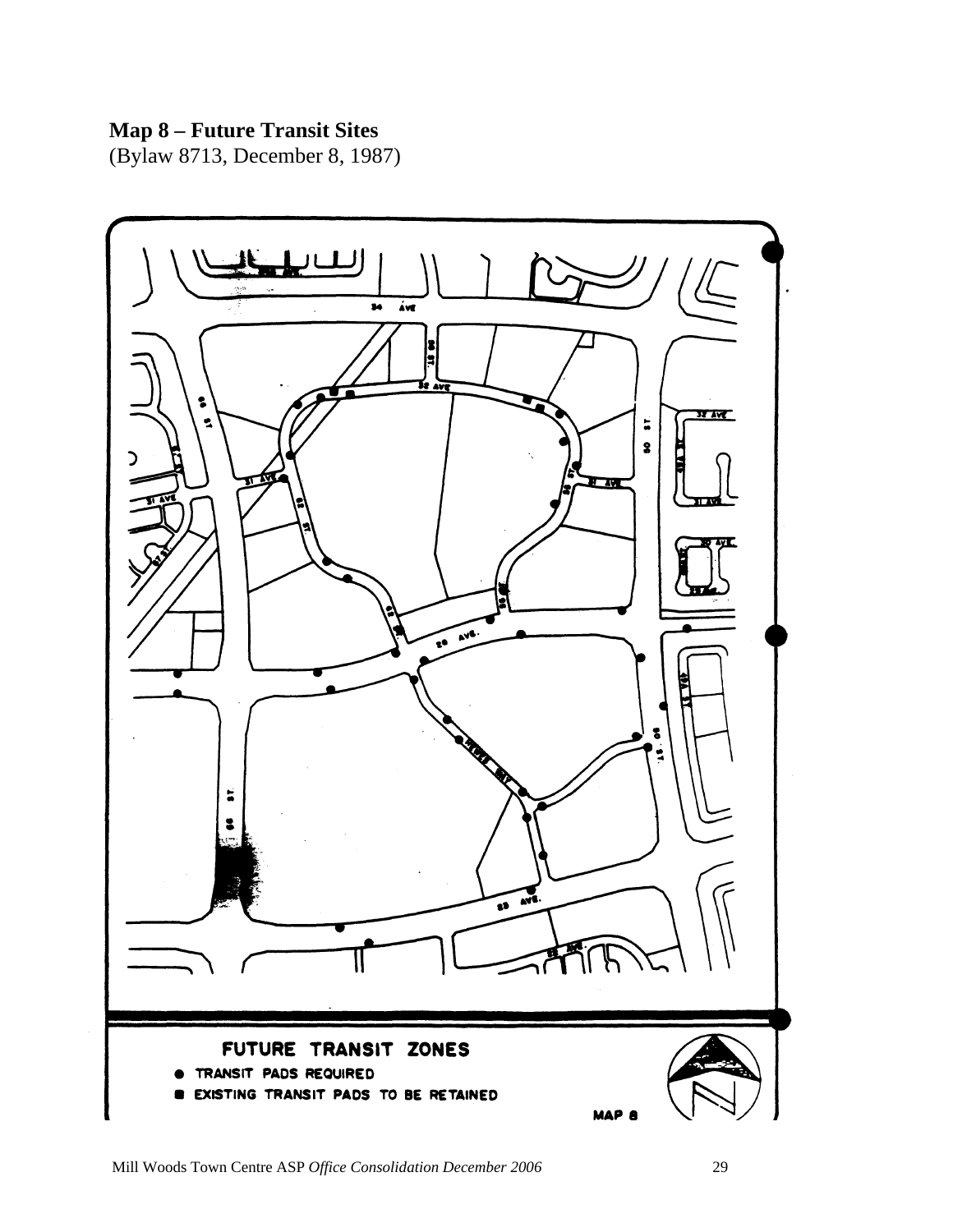#### <span id="page-36-0"></span>**4.6 Access and Exposure**

The site is bounded by four arterial roads (refer to Map 2) which afford residents of Mill Woods quick and direct access to the Town Centre. In 1985, two-way average weekday traffic volumes on these four arterials were as follows:

- 8,700 vehicles per day on 34 Avenue.
- 8,100 vehicles per day on 23 Avenue.
- 10,700 vehicles per day on 50 Street.
- 14,700 vehicles per day on 66 Street.

The development of the regional shopping centre will result in high traffic counts on all four surrounding arterials. The regional shopping centre will have direct access to 23 Avenue, 66 Street, 28 Avenue and Hewes Way, with 23 Avenue and 66 Street entrances expected to have the highest traffic volumes. With good access and direct exposure the properties fronting onto 23 Avenue and 66 Street will be particularly attractive to perimeter commercial developments.

*Two cul-de-sacs, providing access to the residential developments and the stormwater lake/park, have been provided in the southeast portion of the neighbourhood bounded by 28 Avenue, Hewes Way and 50 Street.* 

Map 8 depicts the future transit zones for the Mill Woods Town Centre.

It is unlikely that the LRT will be expanded to Mill Woods. The plan to cancel the LRT extension to the Mill Woods Town Centre may have an adverse impact on the long term potential of the site. Experience from other Canadian cities (eg. Toronto and Vancouver) demonstrate that building high capacity transit lines can have a positive impact on the development of commercial and residential development. This cancellation will have its greatest impact on the higher density residential development within the Town Centre.

Bylaw 9515 August 14, 1990 Amended by Editor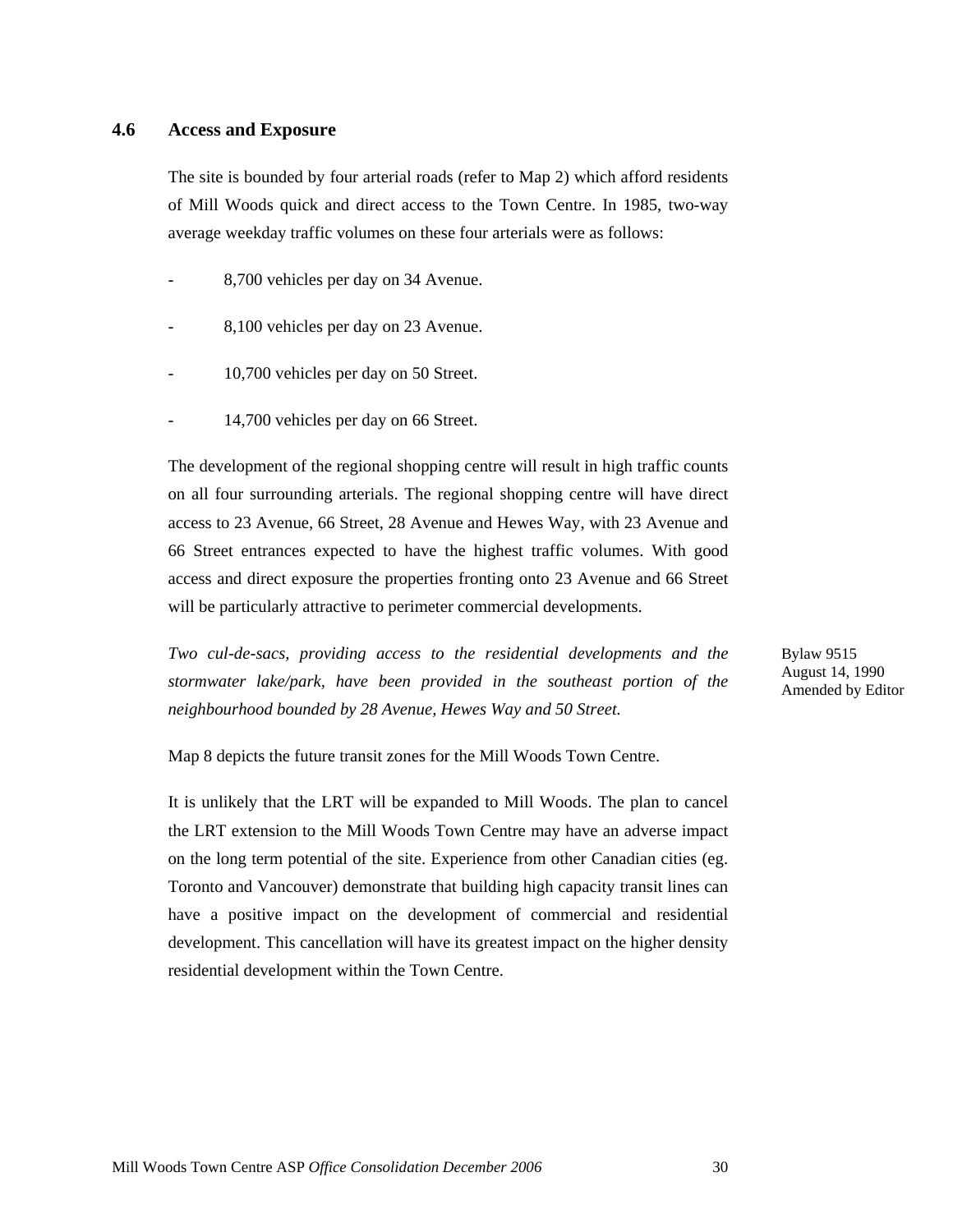#### <span id="page-37-0"></span>**4.7 Infrastructure Requirements**

#### 4.7.1 Storm Drainage

The existing storm sewer system in the Town Centre and downstream is severely overtaxed. The City's Water and Sanitation Department is proposing a number of system improvements such as a stormwater lake in Mill Woods Park, but even with these improvements the system will experience considerable surcharging from the runoff of a 1:5 year return storm. To ensure adequate storm protection for the Town Centre lands and to minimize the impact of this development upon the remainder of the drainage basin, on-site stormwater management practices will be employed and a stormwater lake will be constructed.

It is proposed that the bulk of the lands will utilize on-site stormwater management (ie., the detention of run-off in parking lots, landscaped areas, or underground storage chambers), so that the peak overflow from any site will be restricted to 0.035 c.m.s/ha. (.5 c.f.s/ac) for the 1:5 year return storm. The southeastern portion of the Town Centre will be handled differently due to topography and the barrier to overland flow created by the regional shopping centre in the southwestern part of the site. A central stormwater storage facility is recommended to serve this area.

Surcharge conditions in the existing storm trunk sewer on 23 Avenue, coupled with the relatively small difference in elevation between the proposed pond site and the obvert (top of the pipe) of the 23 Avenue trunk, dictate that a stormwater lake must store all run-off from the southeastern Town Centre land until the trunk surcharging ceases after a storm. The stormwater lake will be sized to store all run-off from its drainage area for the 1:100 year storm. To prevent backflow from the surcharging 23 Avenue trunk to the stormwater lake a backflow prevention device will be installed.

Staged construction of the stormwater lake will be undertaken by excavating an impoundment large enough to accommodate initial development. Full development of the stormwater lake will occur as abutting parcels are developed. This will minimize initial expenditures and allow for better integration of the stormwater lake with adjacent development.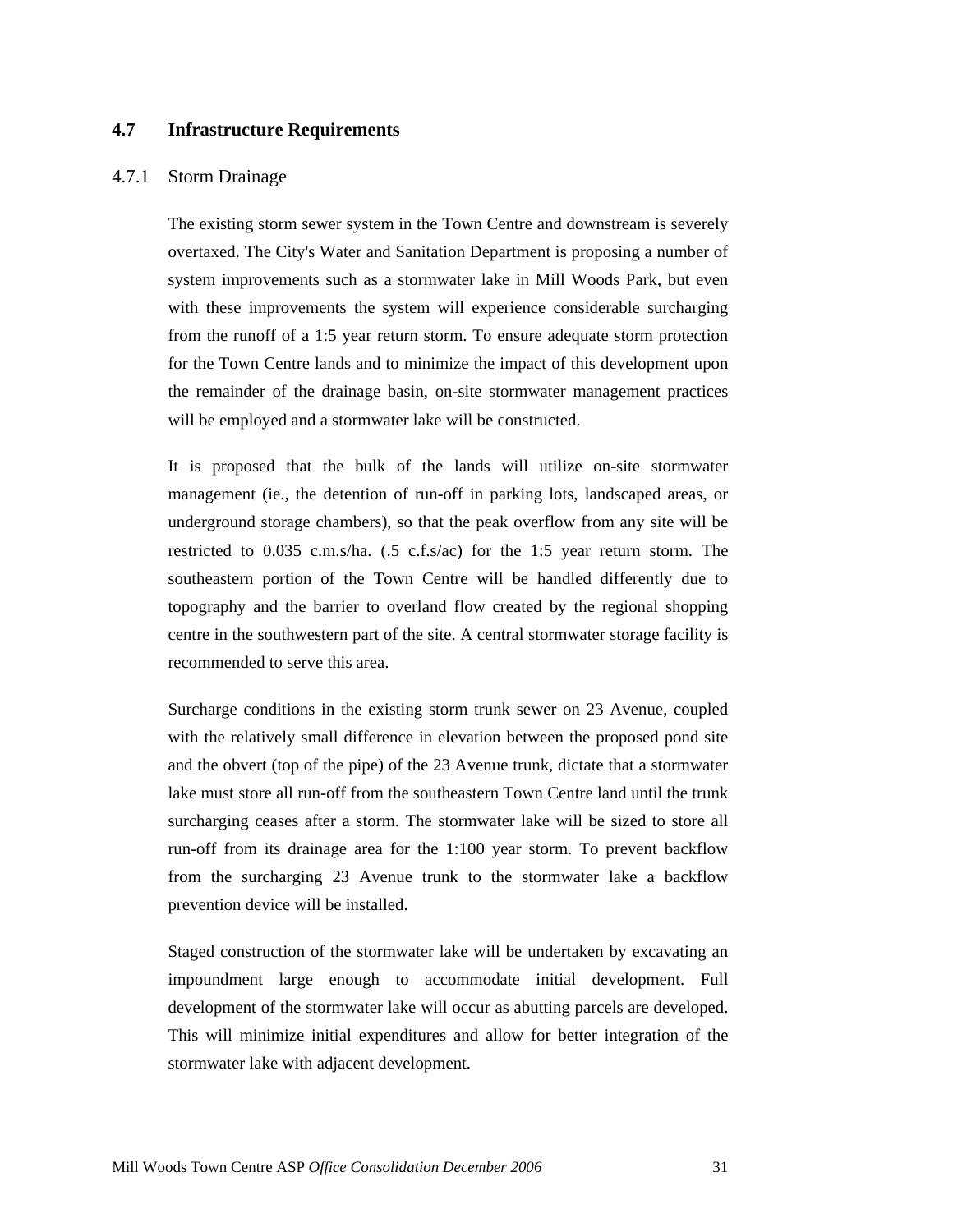#### 4.7.2 Sanitary

There is sufficient capacity for peak dry weather sanitary flows in existing sewers in the peripheral and internal streets. However, it will be necessary to control additional potential flows created by inflow and infiltration of groundwater and stormwater such that peak dry weather flow rates are not exceeded.

4.7.3 Water

Adequately sized watermains exist on all peripheral and internal streets. The system can be readily expanded to meet future demand.

4.7.4 Power, Telephone, Cable Television and Gas

These facilities will be further extended into the site as necessitated by future subdivision, land use and rate of development.

#### <span id="page-38-0"></span>**4.8 Other Development Constraints**

The City recognizes that there are other development constraints that limit the redesigning of the land use framework within the Town Centre. The most significant constraints are the "fixed" developments, such as the active treatment hospital, the regional shopping centre and school/park site, which are presently being constructed or are reserved for future development.

Another constraint is that the City has already sold a portion of the land to various private and public investors. These various investors purchased the land on the assumption that development would proceed in conformity with the 1984 Mill Woods Town Centre Neighbourhood Area Structure Plan. The City recognizes this and has limited the amount of changes. The City considers present (and future) developers as a cooperative group striving for an exciting and functional Town Centre.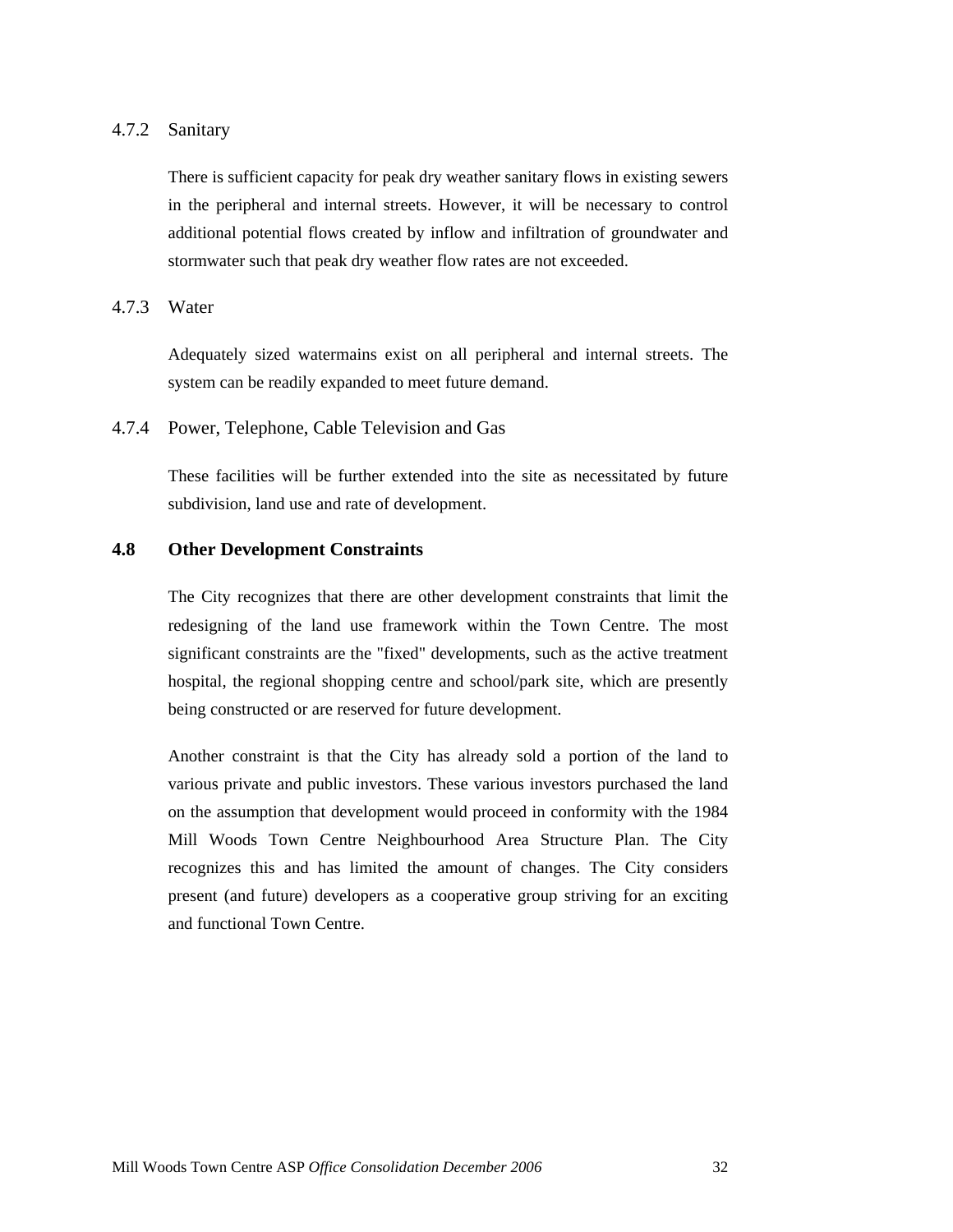#### <span id="page-39-0"></span>**REFERENCE MATERIAL**

MILL WOODS TOWN CENTRE LAND USE ASSESSMENT, Prepared by Mackenzie Spencer Associates Limited and Development Consulting Group Limited, November, 1986.

MILL WOODS TOWN CENTRE DEVELOPMENT POTENTIAL STUDY, Prepared by Development Consulting Group Limited, October, 1986.

MILI WOODS TOWN CENTRE STORMWATER MANAGEMENT, Prepared by Ecos Engineering Services Iimited, December, 1986.

MILL WOODS TOWN CENTRE NEIGHBOURHOOD AREA STRUCTURE PLAN, Real Estate and Supply Services Department, City of Edmonton, July, 1984.

MILL WOODS DEVELOPMENT CONCEPT PLAN, Planning and Building Department, City of Edmonton, July, 1971.

EDMONTON LAND USE BYLAW 5996, Office Consolidation No. 7, Planning and Building Department, City of Edmonton, November 15, 1986.

EDMONTON GENERAI MUNICIPAL PLAN BYLAW 6000, Planning and Building Department, City of Edmonton, July, 1980.